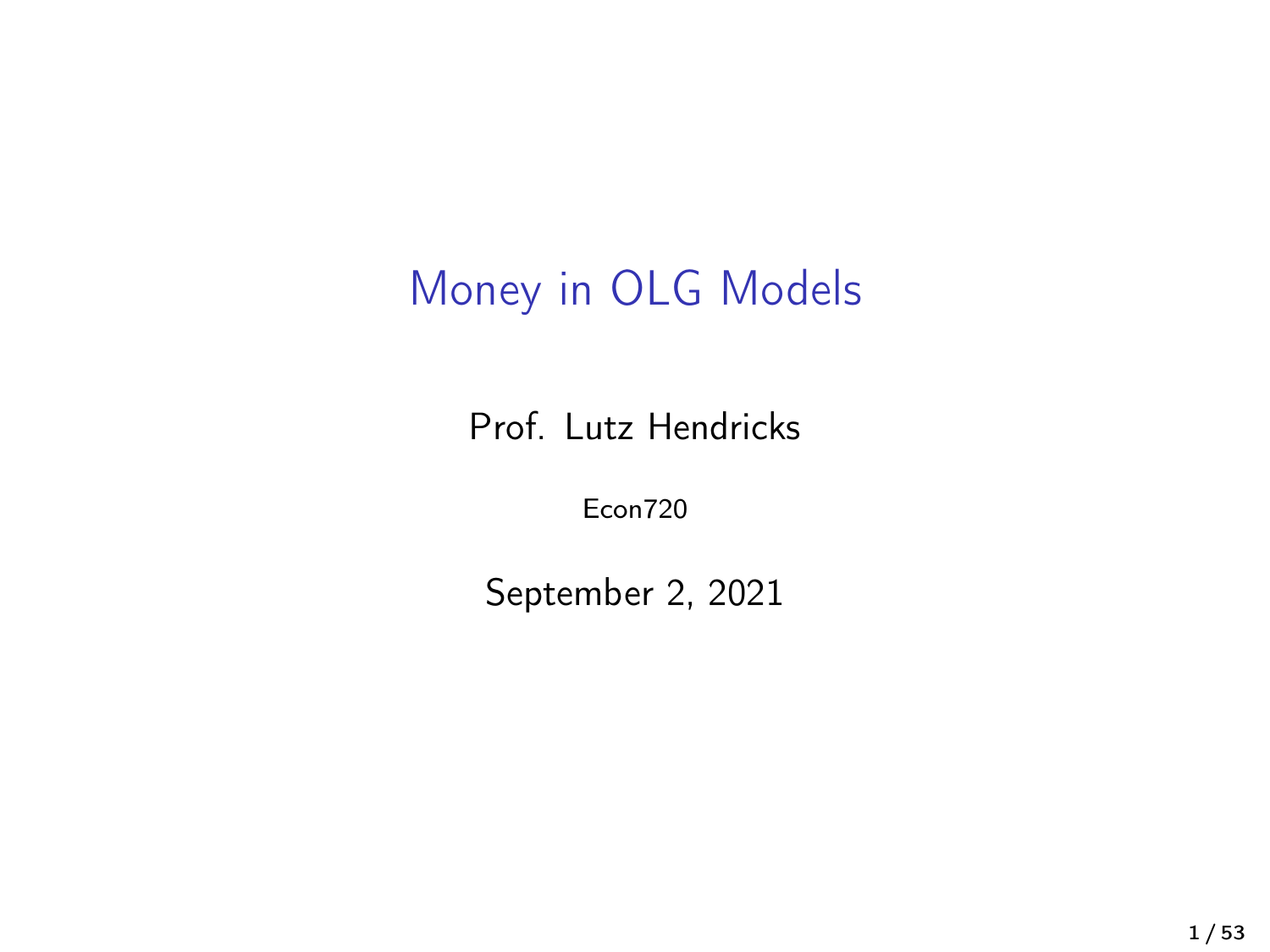As an application, we study several models of money. Philiosophy question: What is money?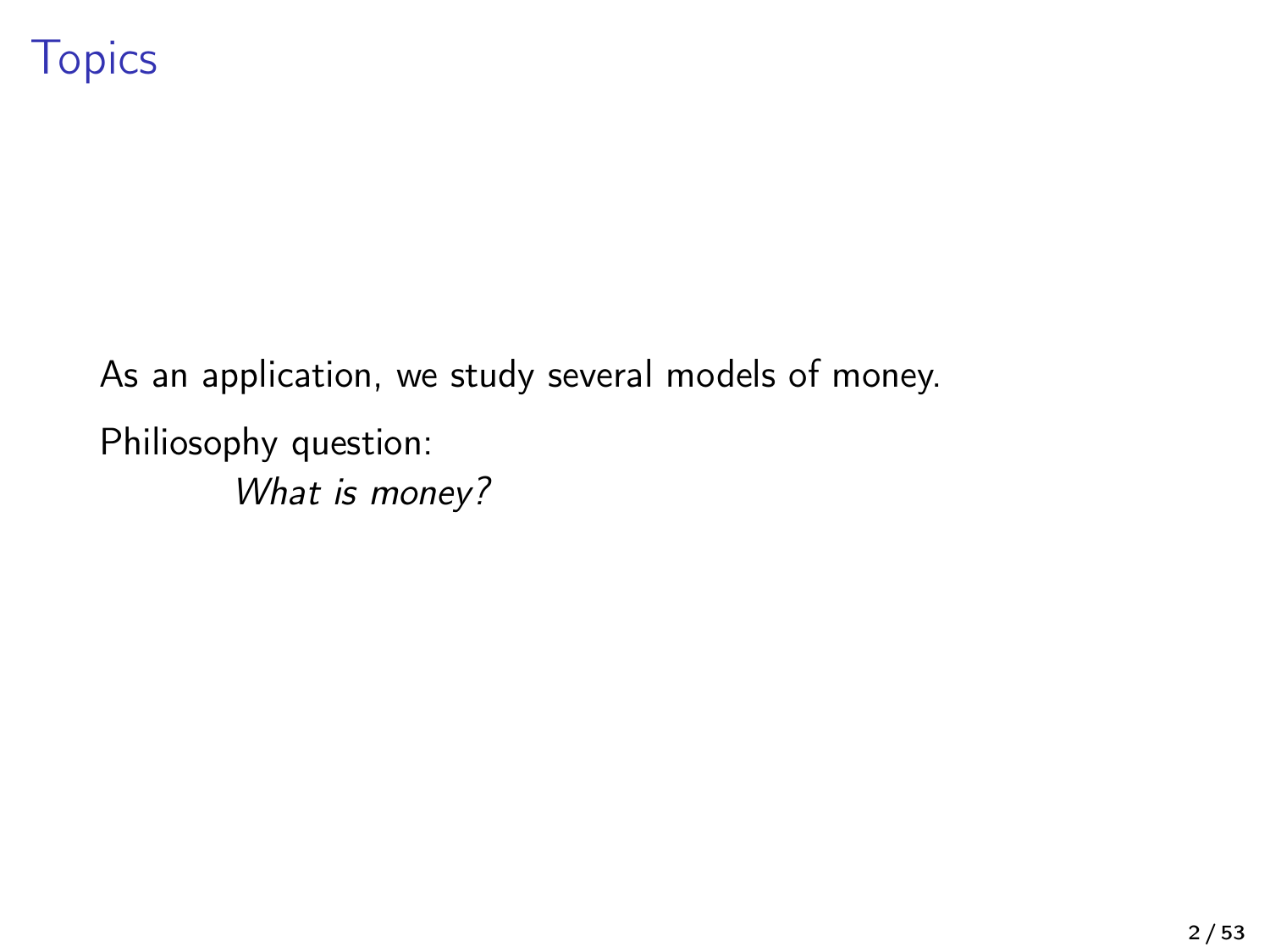Macro models usually contain two types of riskless assets:

**Imoney and bonds.** 

Bonds pay interest; money usually not.

 $\blacktriangleright$  "rate of return dominance"

The central question of monetary economics:

Why and when is money valued in equilibrium?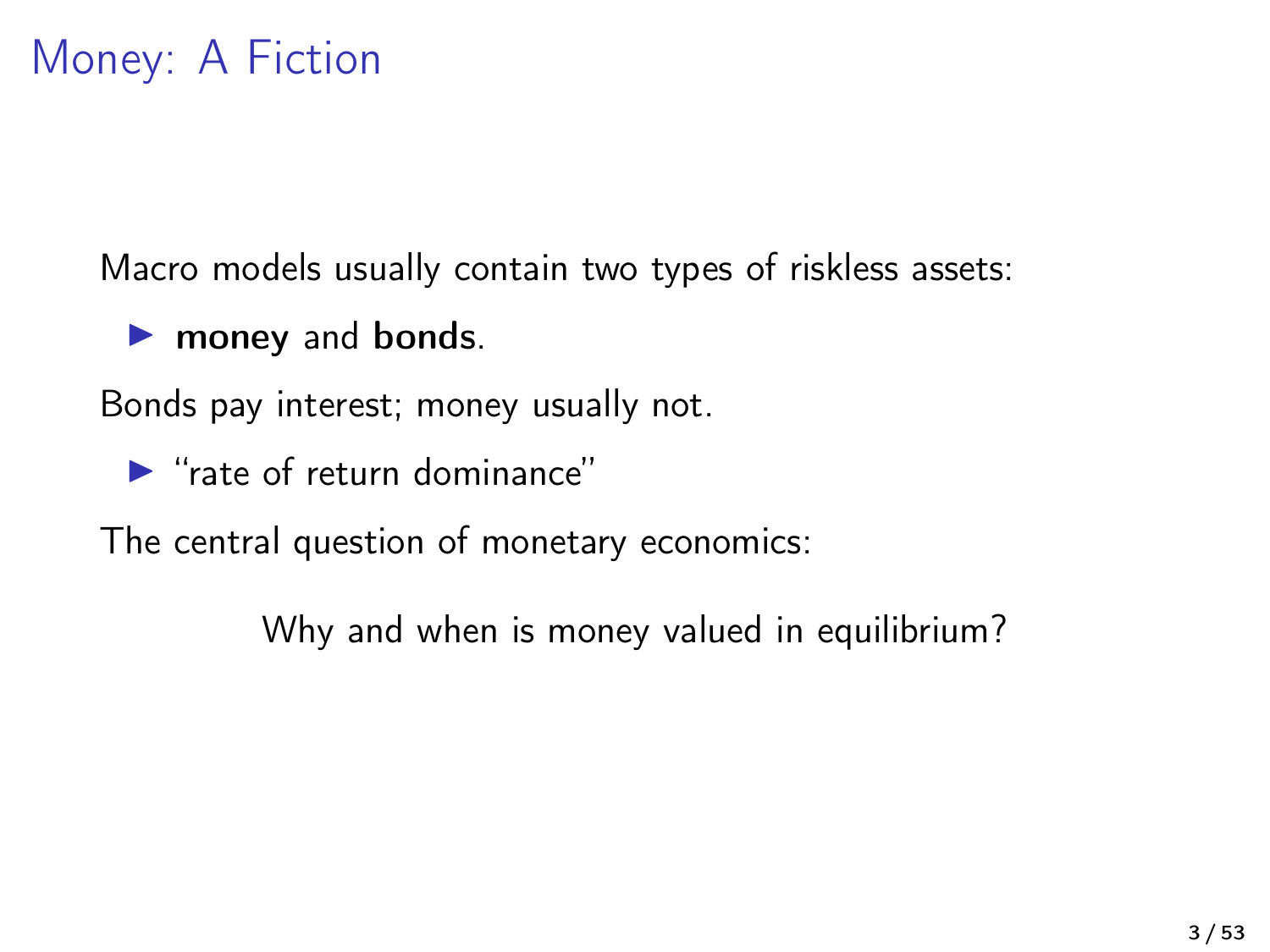### Why does money have value?

"Liquidity" - what is that?

In reality, "liquidity" is not discrete

 $\triangleright$  e.g., short term t-bills versus long-term bonds

 $\blacktriangleright$  credit is money.

But macro models have not caught up with this.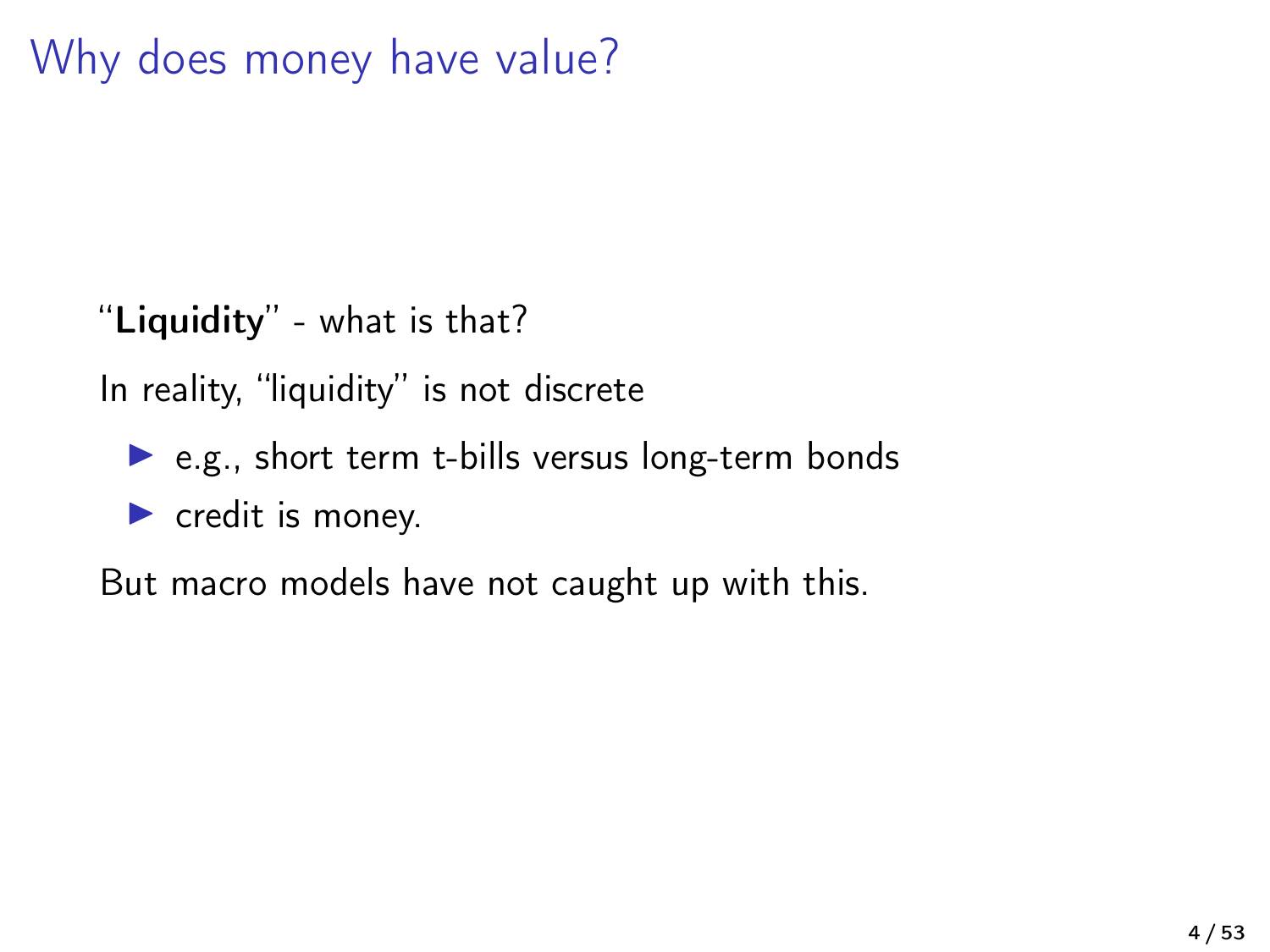### Money in the OLG model

In the OLG model, money means:

 $\blacktriangleright$  Pieces of paper with pictures of dead presidents.

Key features of OLG money:

 $\blacktriangleright$  It is useless.

It can be produced (by the government only) at no cost.

How then do we get agents to pay for money?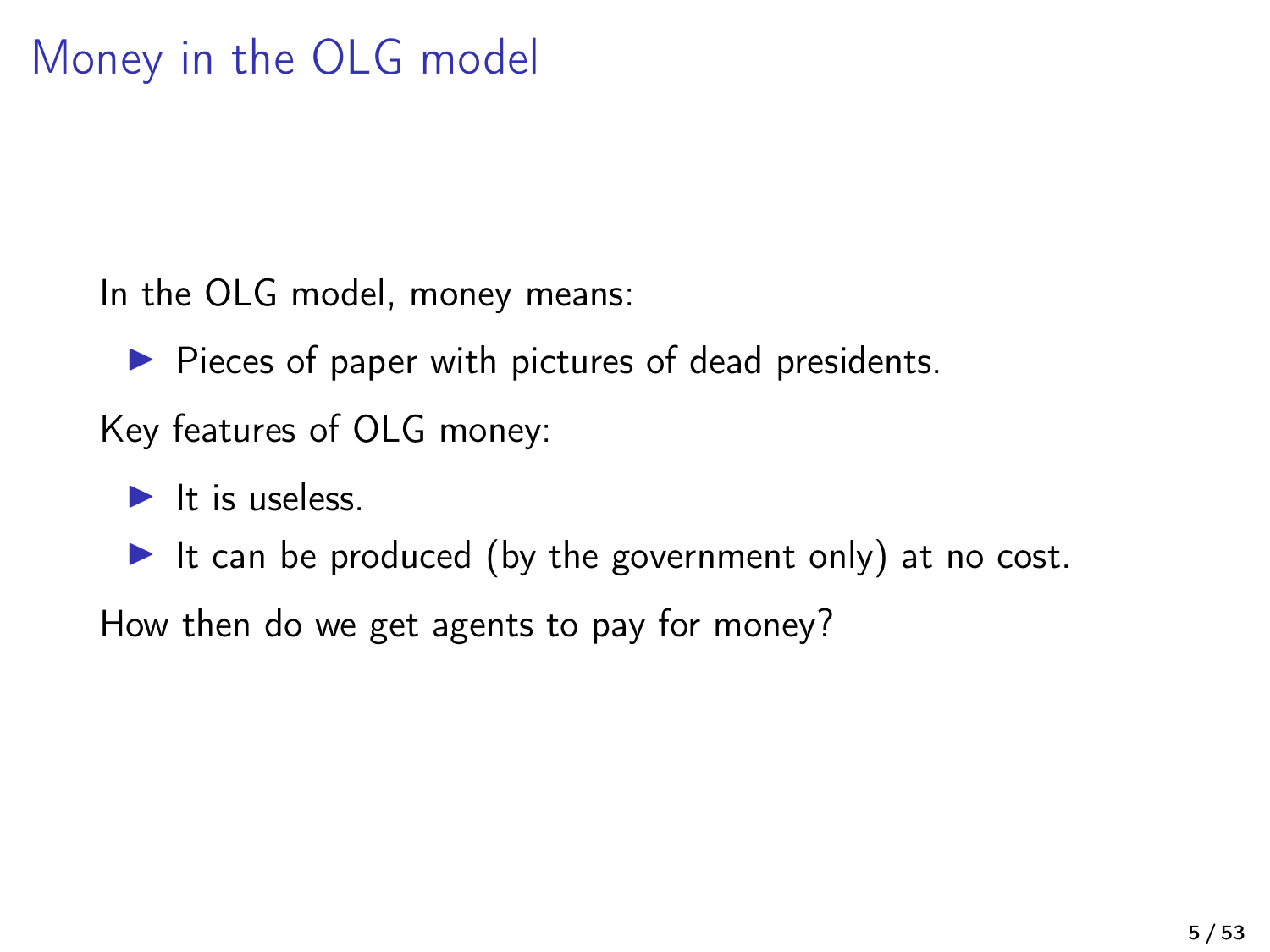Money is a bubble.

 $\blacktriangleright$  Its value derives solely from the expectation that money will be valued tomorrow.

Money is valued like any other asset.

It is only held if no other asset offers a higher rate of return.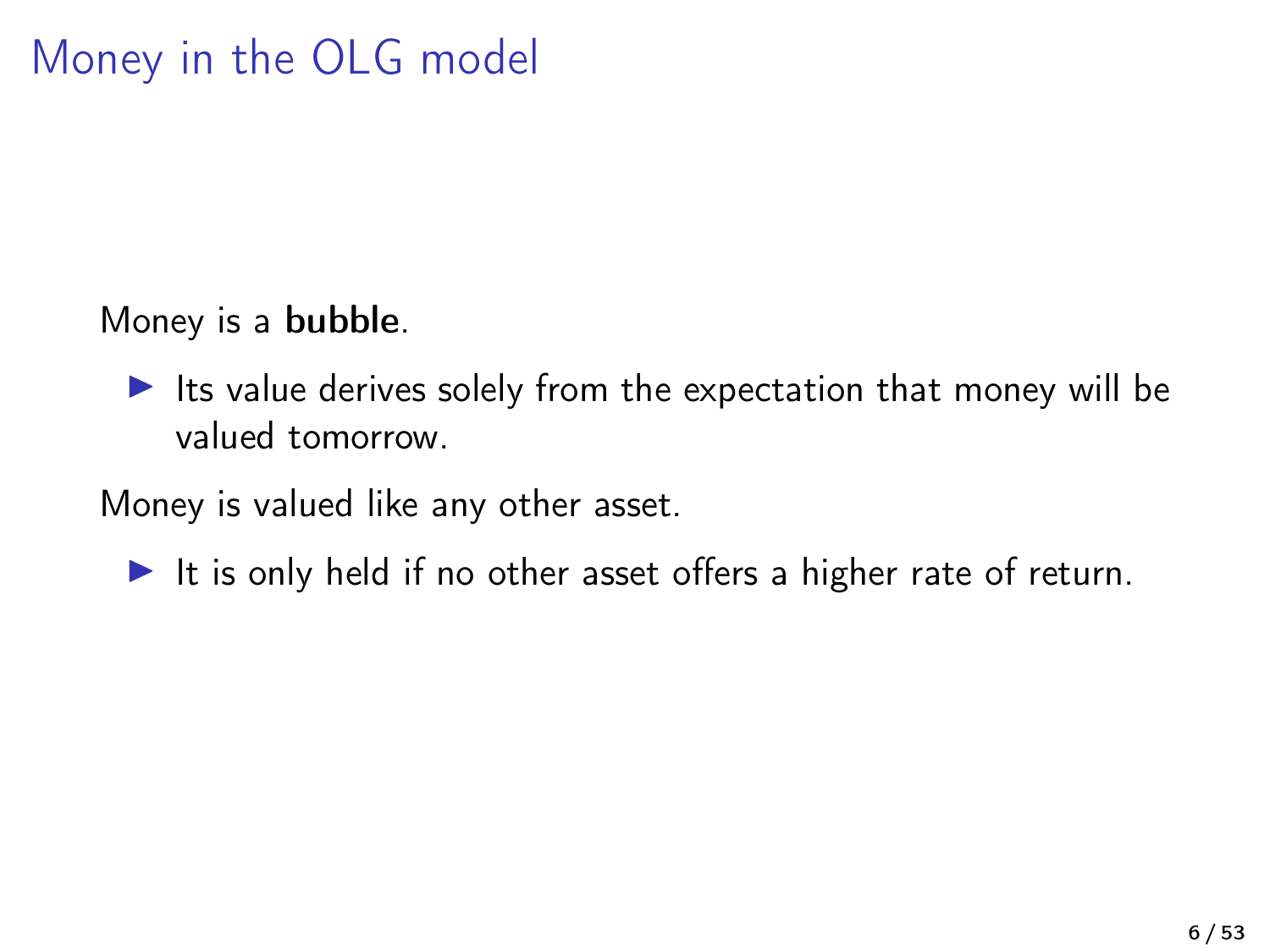### Other Theories of Money

- 1. Cash-in-advance constraints:
	- $\blacktriangleright$  Money is required for transactions
	- $\blacktriangleright$  A technological requirement
- 2. Money in the utility function:
	- $\blacktriangleright$  People just like the stuff
	- $\blacktriangleright$  A reduced form
- 3. Search
	- $\blacktriangleright$  Transactions benefit from having a means of exchange that everyone accepts.
	- $\triangleright$  What object is used as money is a social convention.
	- ▶ Not clear why "money" is (was?) used as money (as opposed to credit).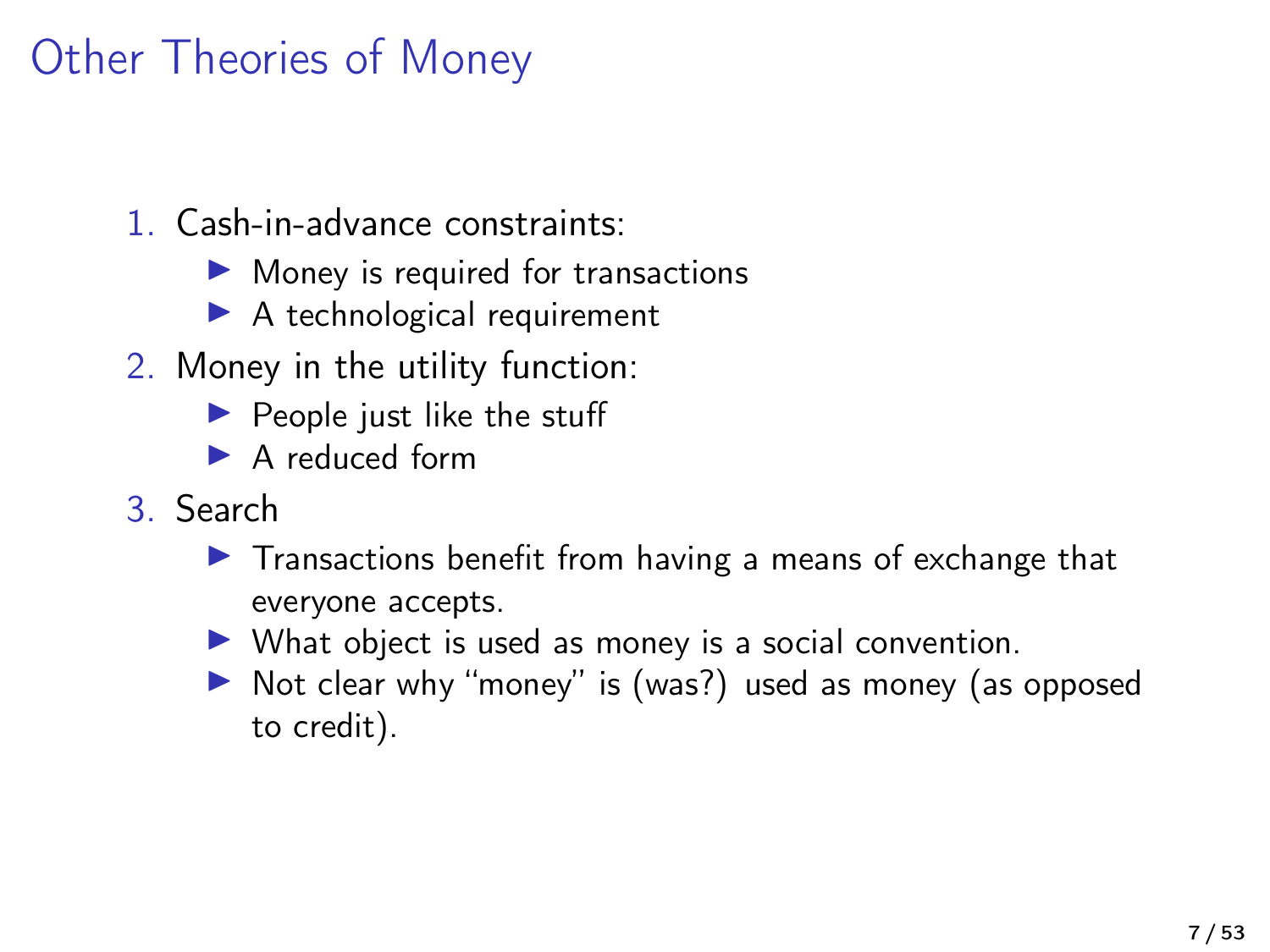Can money alleviate dynamic inefficiency?

- $\blacktriangleright$  Previous models lacked a long-lived asset that would facilitate intergenerational trade.
- $\blacktriangleright$  Money could solve this problem.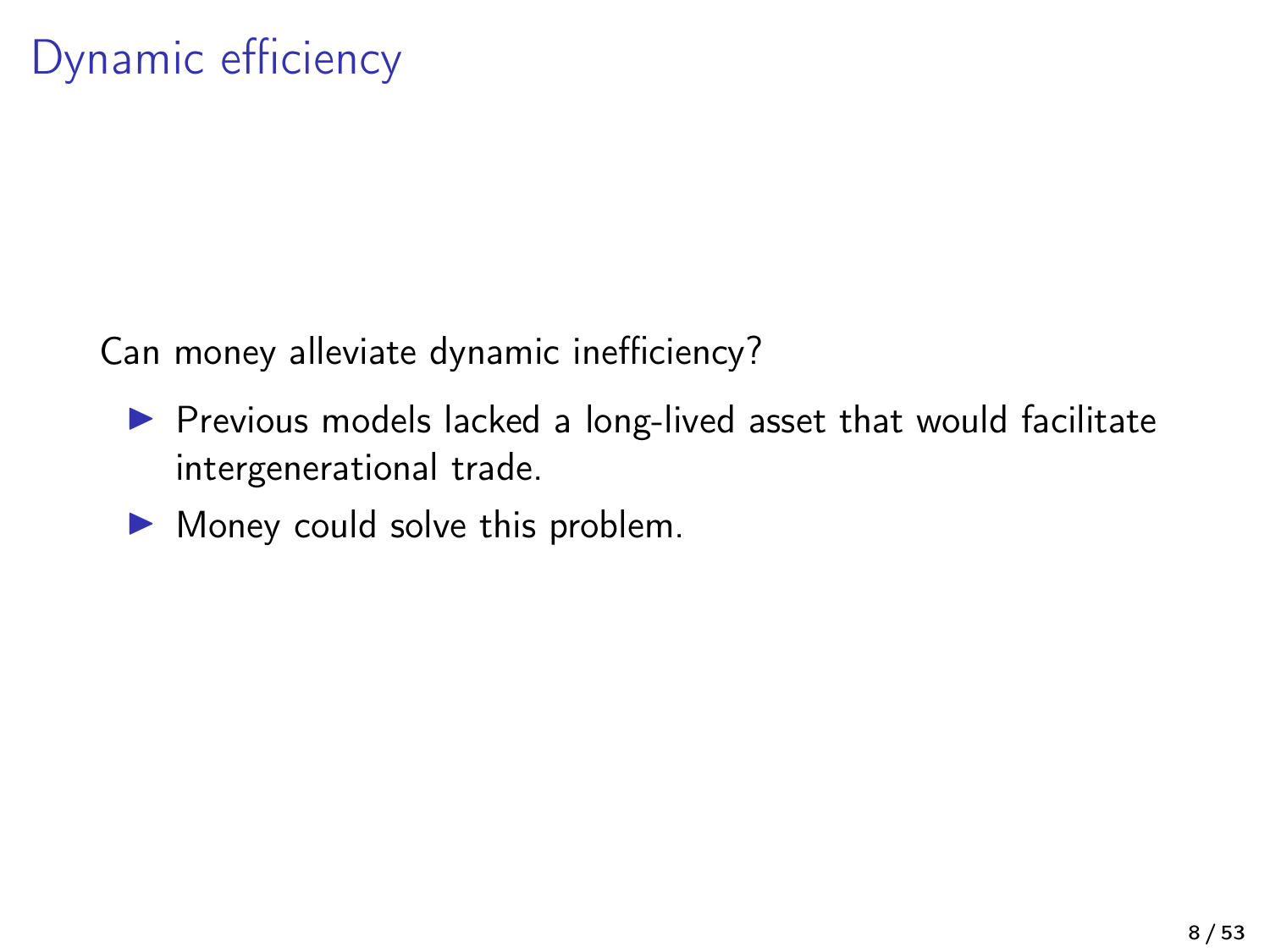### An OLG Model of Money

Start with the standard two period OLG model without production or bonds.

Demographics:  $N_t = (1+n)^t$ 

Preferences:  $u(c_t^y, c_{t+1}^o)$ 

Endowments:  $e_1$  when young;  $e_2$  when old

Technologies: Goods can only be eaten:

$$
N_t c_t^y + N_{t-1} c_t^o = N_c e_1 + N_{t-1} e_2 \tag{1}
$$

Markets:

▶ goods 
$$
(P_t)
$$
, money (numeraire)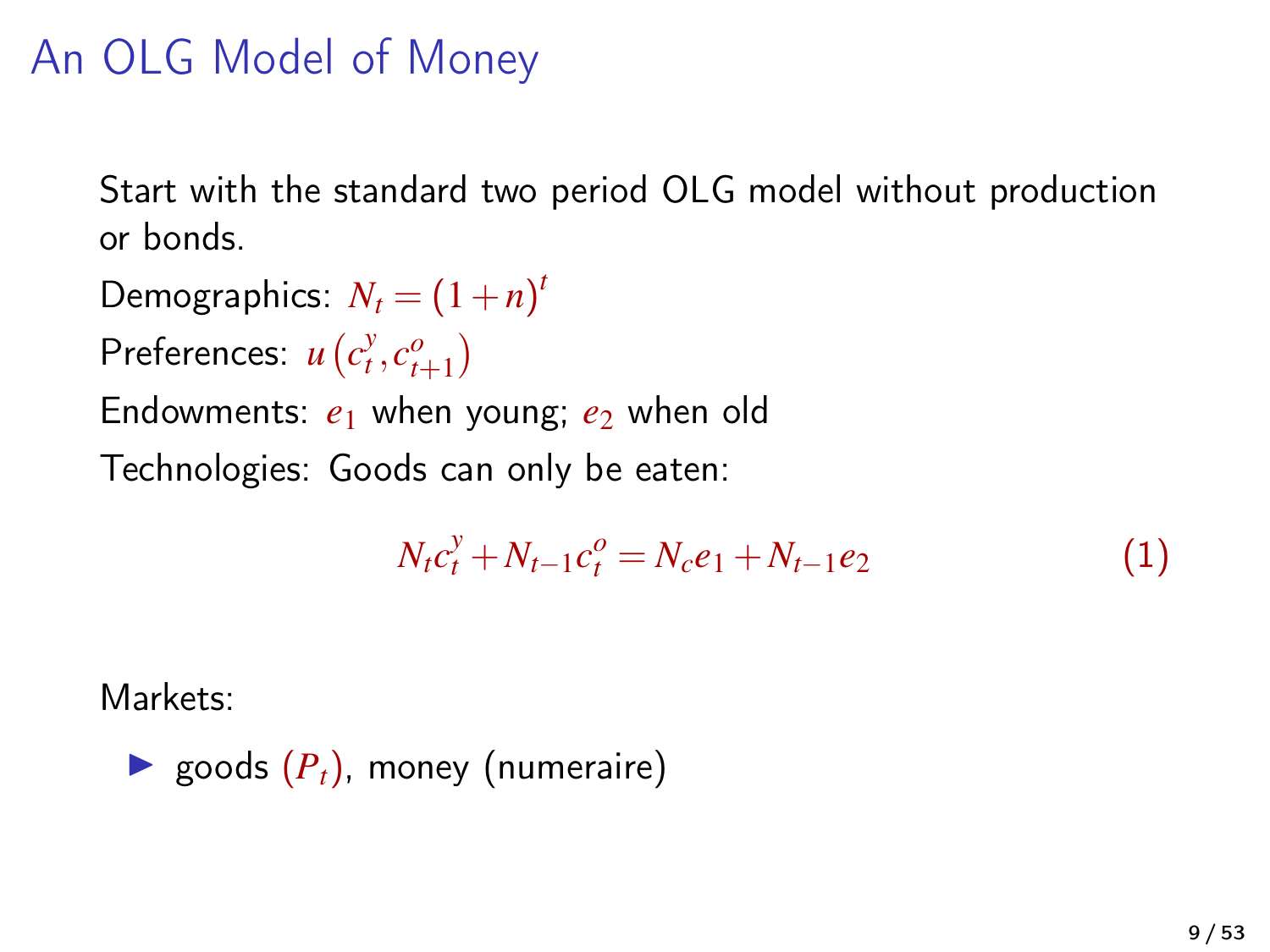### Introducing Money

In period 1, the initial old are given  $M_0$  bits of green paper. In each period, the government costlessly prints more money. The money growth rate is constant:

#### $M_{t+1}/M_t = 1+\theta$

How to get new money into people's hands? One option: money pays (nominal) interest.

▶ An old household who brings *m* units of money into the period gets  $\theta$ *m* units of money from the government.

Therefore:  $\theta$  is the nominal interest rate earned by holding money.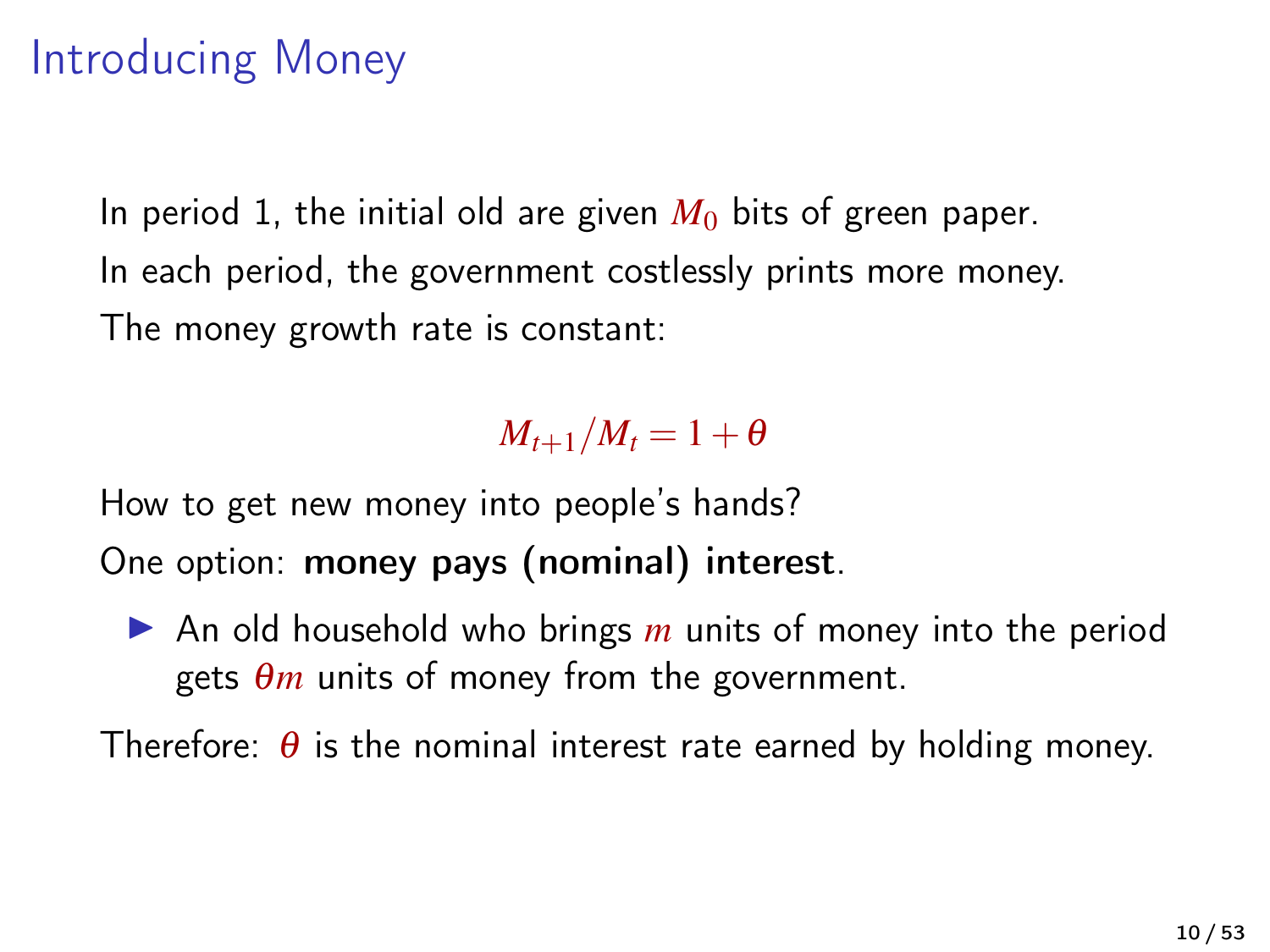

Beginning of *t*:

- $\blacktriangleright$  *N<sub>t</sub>* young are born and receive  $e_1$  goods.
- $\blacktriangleright$  *N*<sub>*t*−1</sub> old
	- receive  $e_2$  goods
	- $\triangleright$  carry over  $M_{t-1}$  units of money
	- **►** receive money transfer  $\theta M_{t-1}$ .
	- $\triangleright$  they now hold  $M_t/N_{t-1}$  each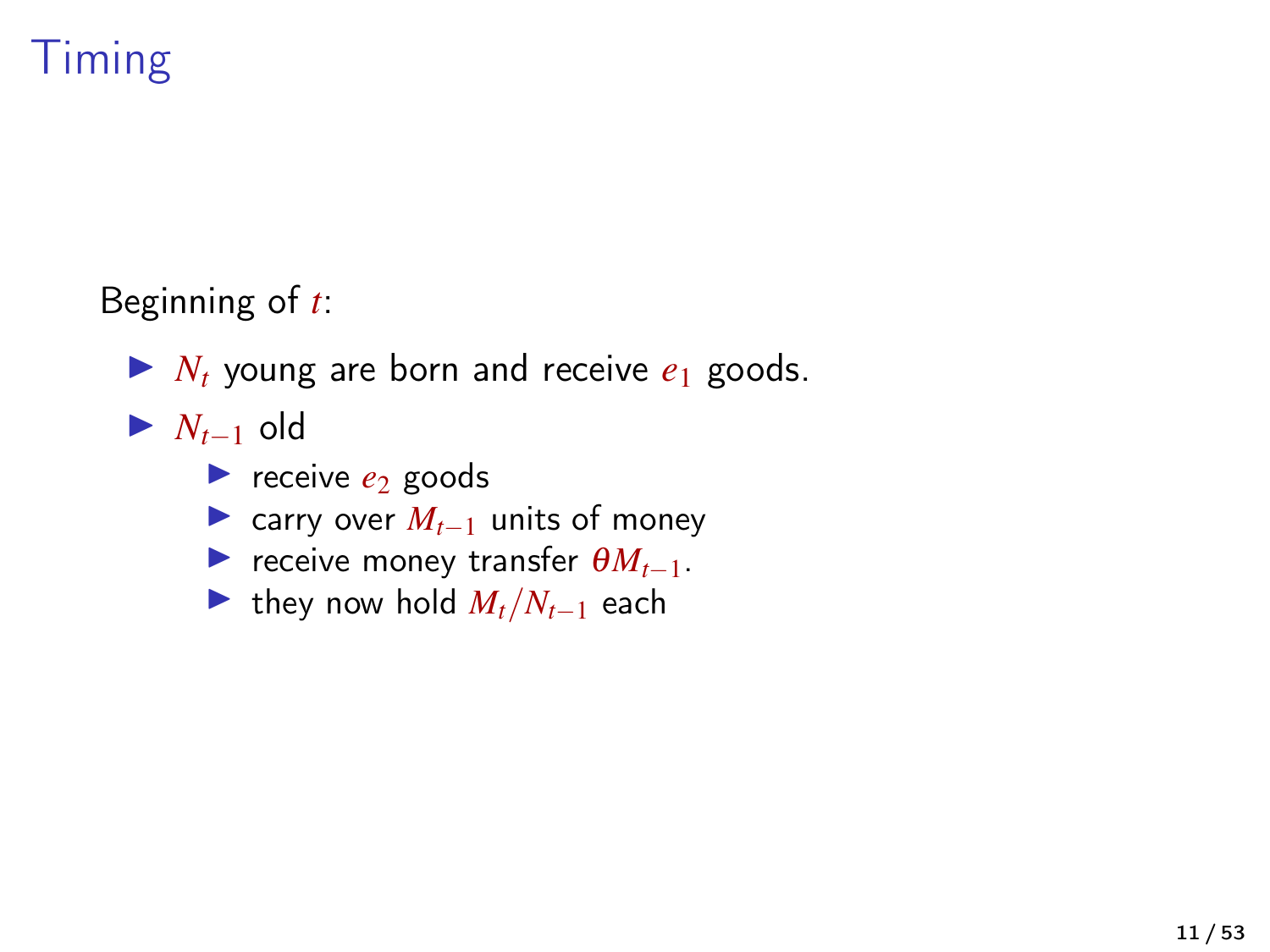## Timing

During *t*

- $\blacktriangleright$  the young sell goods to the old
- $\blacktriangleright$  the old sell money to the young

At the end of *t*:

 $\blacktriangleright$  the young hold  $M_t/N_t$  each

Note: This is the intergenerational transfer that is missing in the non-monetary model.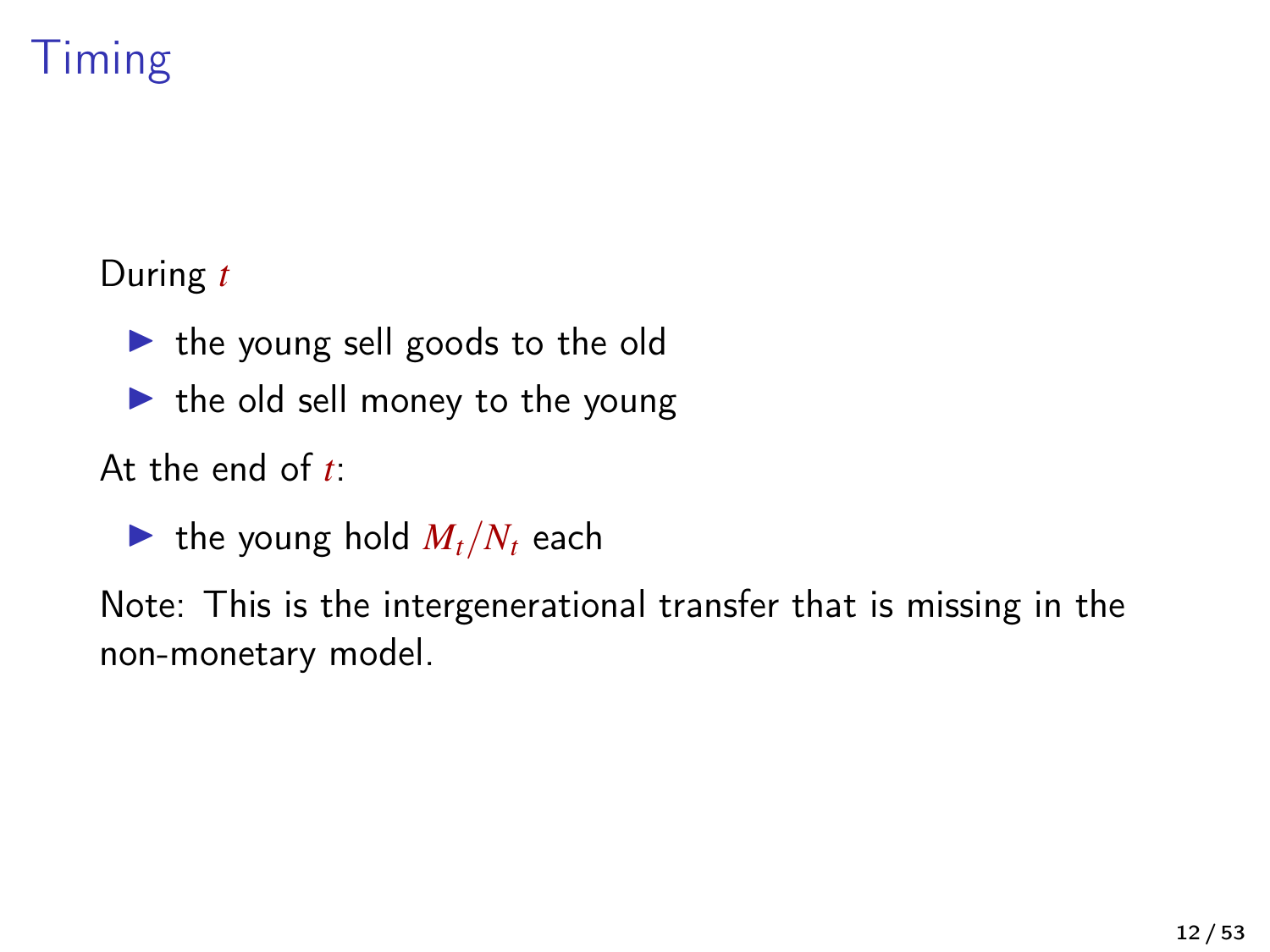### Young budget constraint

$$
P_t e_1 = P_t \left( c_t^y + x_t \right) \tag{2}
$$

or

$$
e_1 = c_t^y + x_t \tag{3}
$$

#### *xtP<sup>t</sup>* : nominal purchases of money (household saving).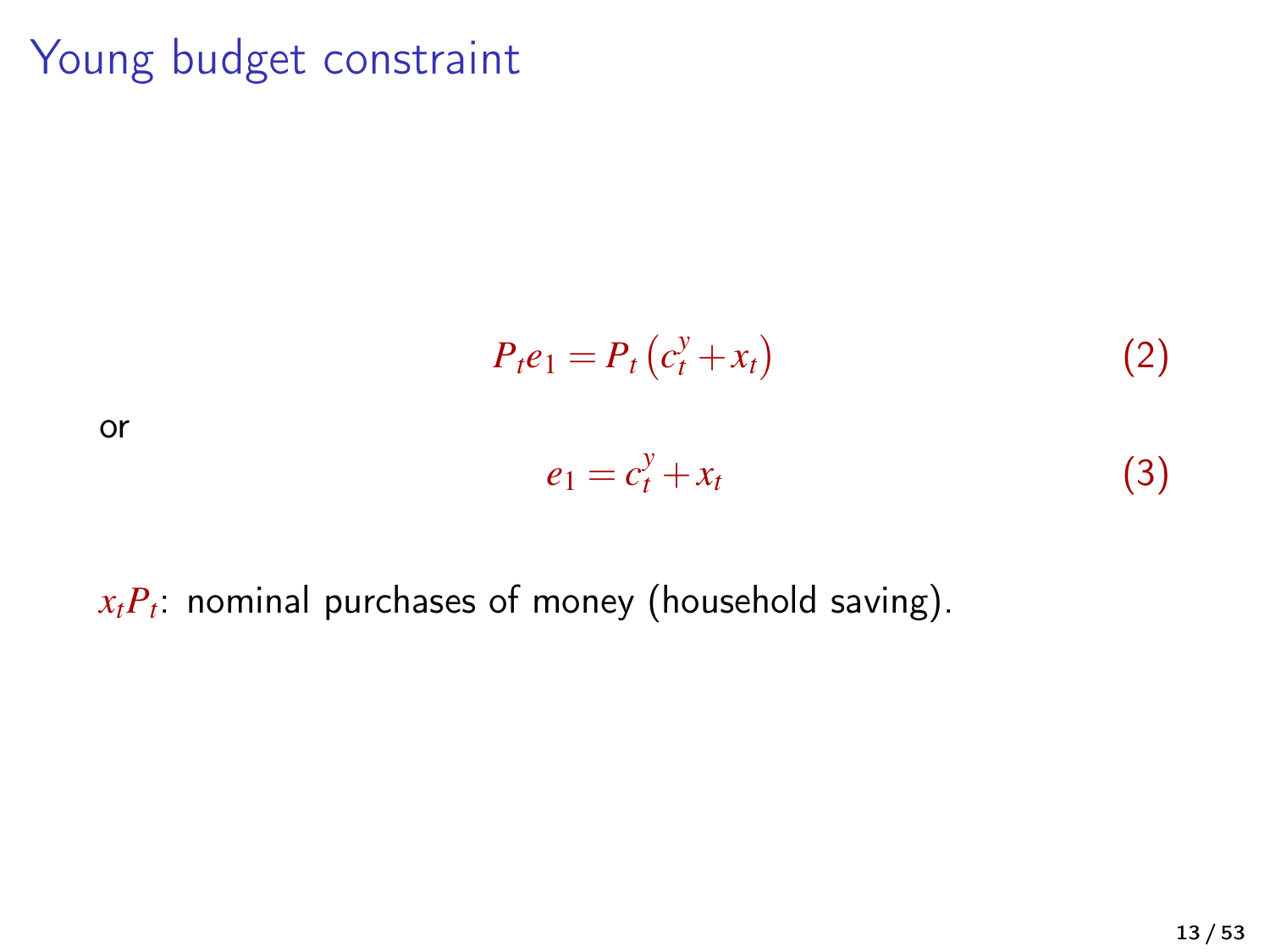#### Old budget constraint

$$
P_{t+1}c_{t+1}^o = P_{t+1}e_2 + x_t(1+\theta)P_t
$$
\n(4)

or

$$
c_{t+1}^o = e_2 + x_t R_{t+1} \tag{5}
$$

where

 $R_{t+1} = (1+\theta)P_t/P_{t+1}$ 

is the gross real interest rate earned by holding money.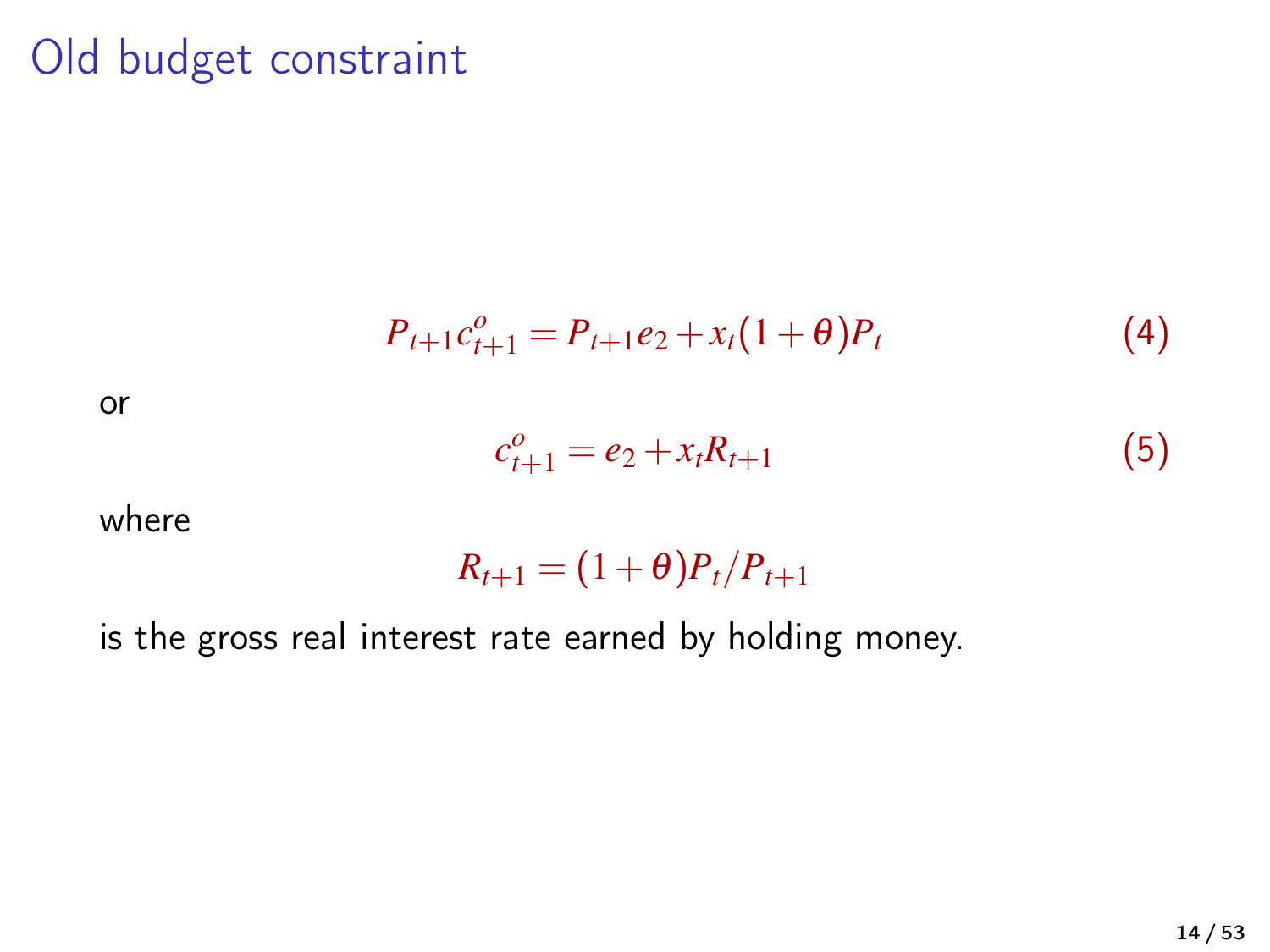### Lifetime budget constraint

$$
e_1 - c_t^y = \frac{c_{t+1}^o - e_2}{R_{t+1}}
$$

The household looks exactly like a model with a one-period bond. The household does not care where *R* comes from. Euler equation:

 $u_1(t) = R_{t+1}u_2(t)$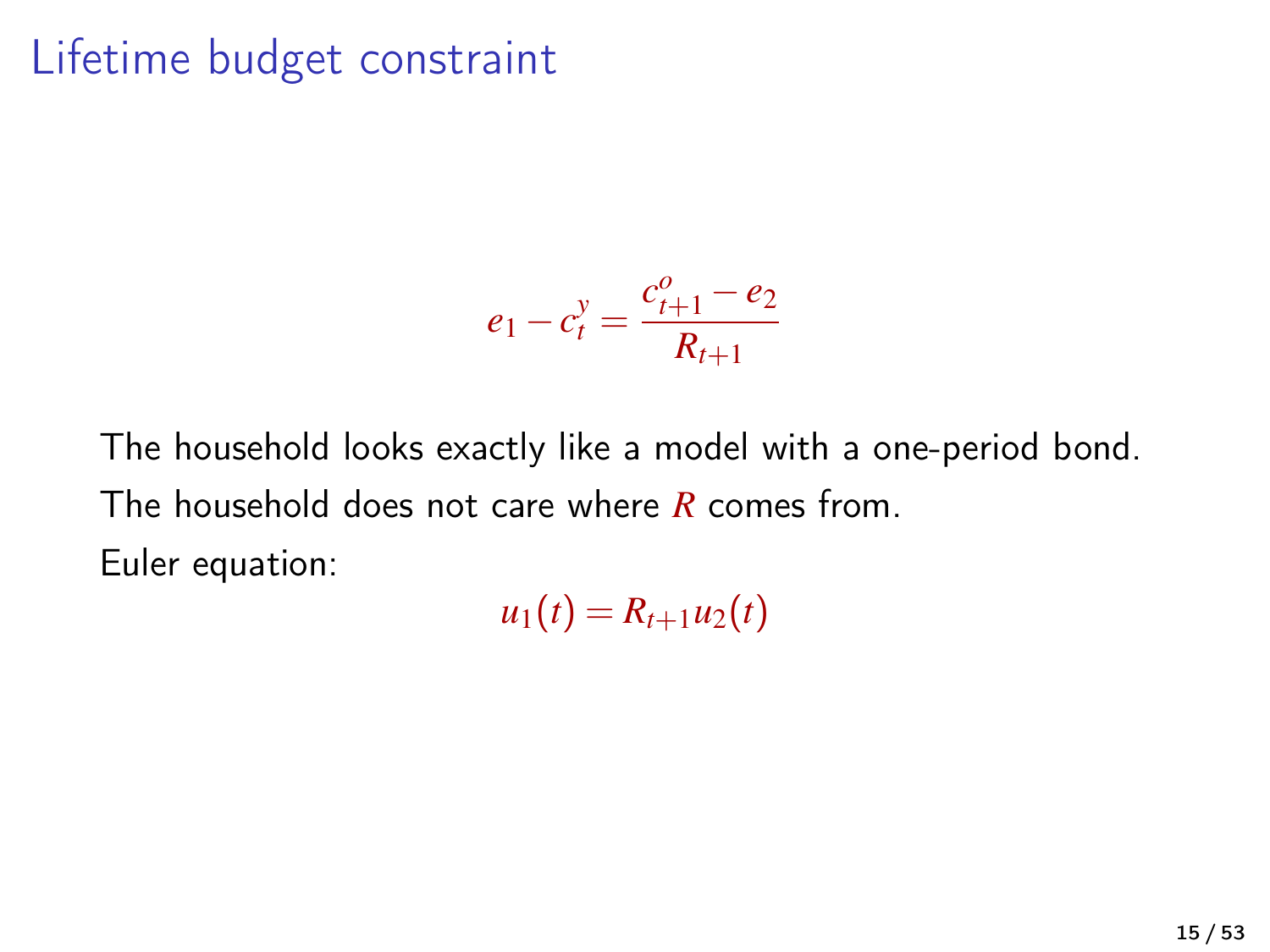### Household: Solution

A solution to the household problem is a triple  $(c_t^y, c_{t+1}^o, x_t)$  which satisfies

- $\blacktriangleright$  the Euler equation and
- $\blacktriangleright$  the two budget constraints.

Optimal behavior can be characterized by a savings function

$$
x_t = s(R_{t+1}, e_1, e_2)
$$
 (6)

The only new item: *x* is real money purchases (not bond or capital purchases).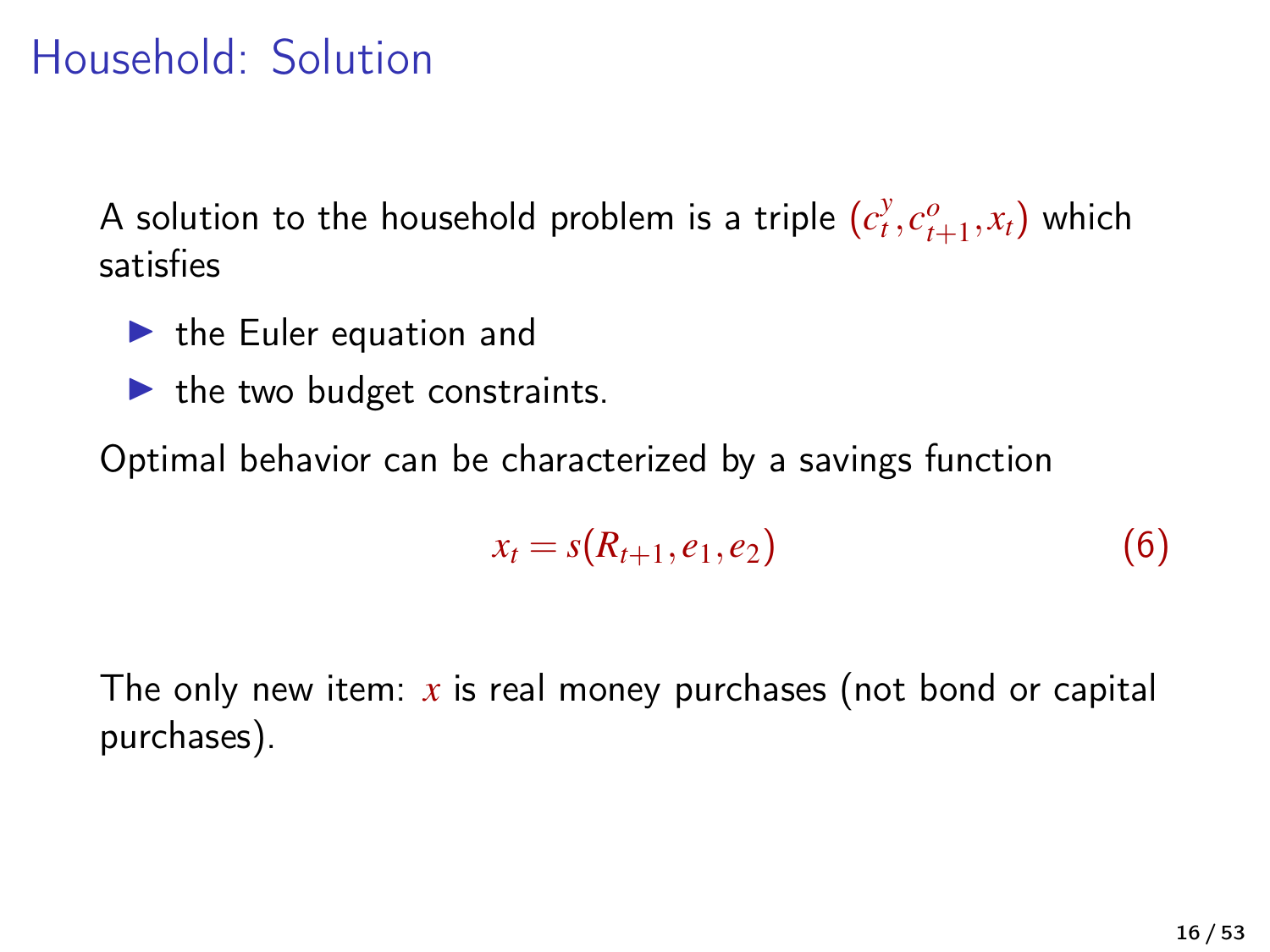### General point

The household problem looks the same, regardless of the assets available.

An asset is simply a rate of return.

Without uncertainty, all assets must pay the same rate of return (otherwise: arbitrage).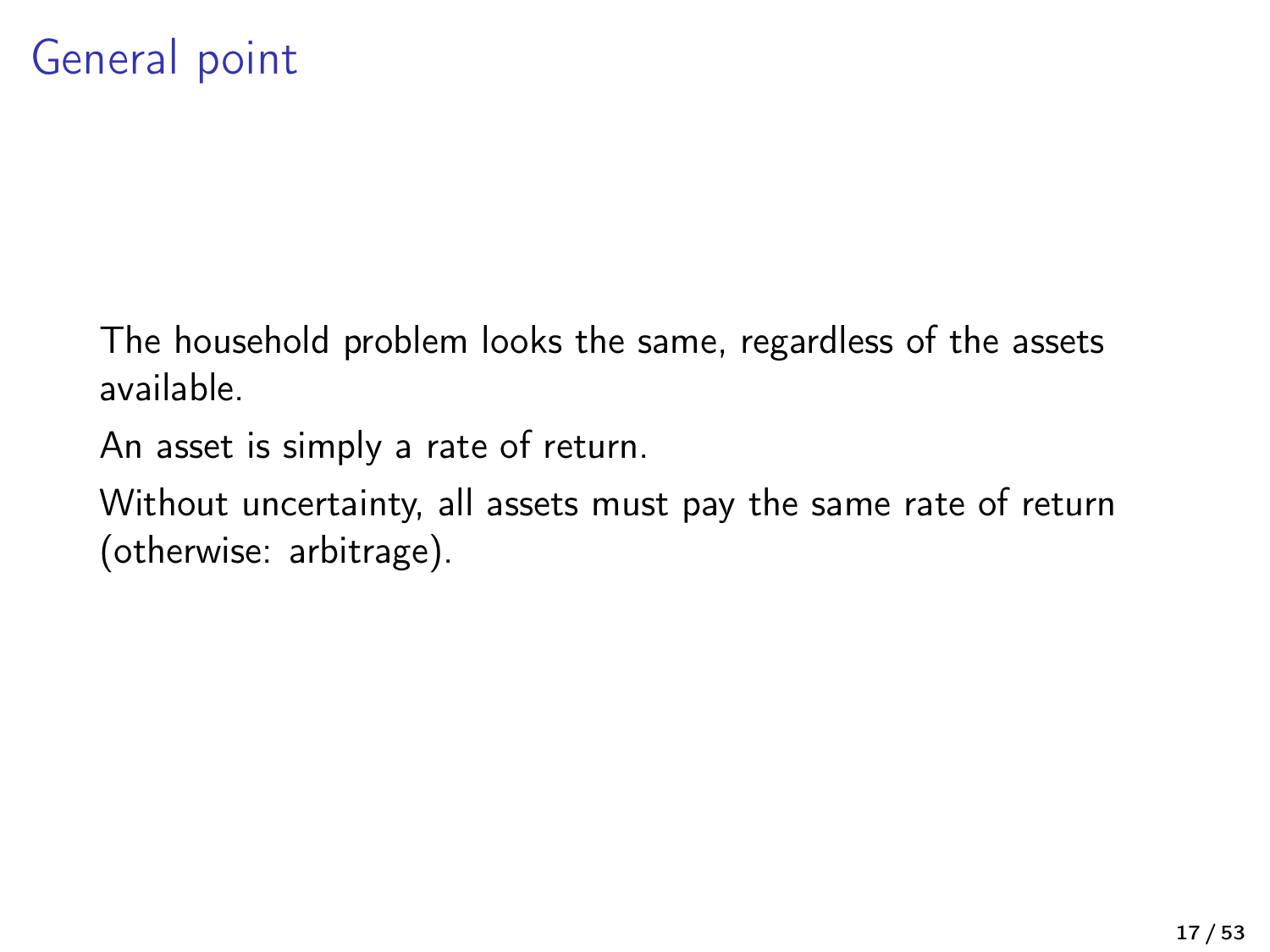### **Equilibrium**

The government is simply described by a money growth rule:

 $M_{t+1}/M_t = 1 + \theta$ 

Market clearing:

 $\blacktriangleright$  Money market:

 $M_t = N_t P_t x_t$ 

or

$$
m_t = M_t/(N_t P_t) = s(R_{t+1})
$$

 $\blacktriangleright$  Goods market: RC

Careful about notation: the young in *t* take  $M_t$  into  $t+1$ .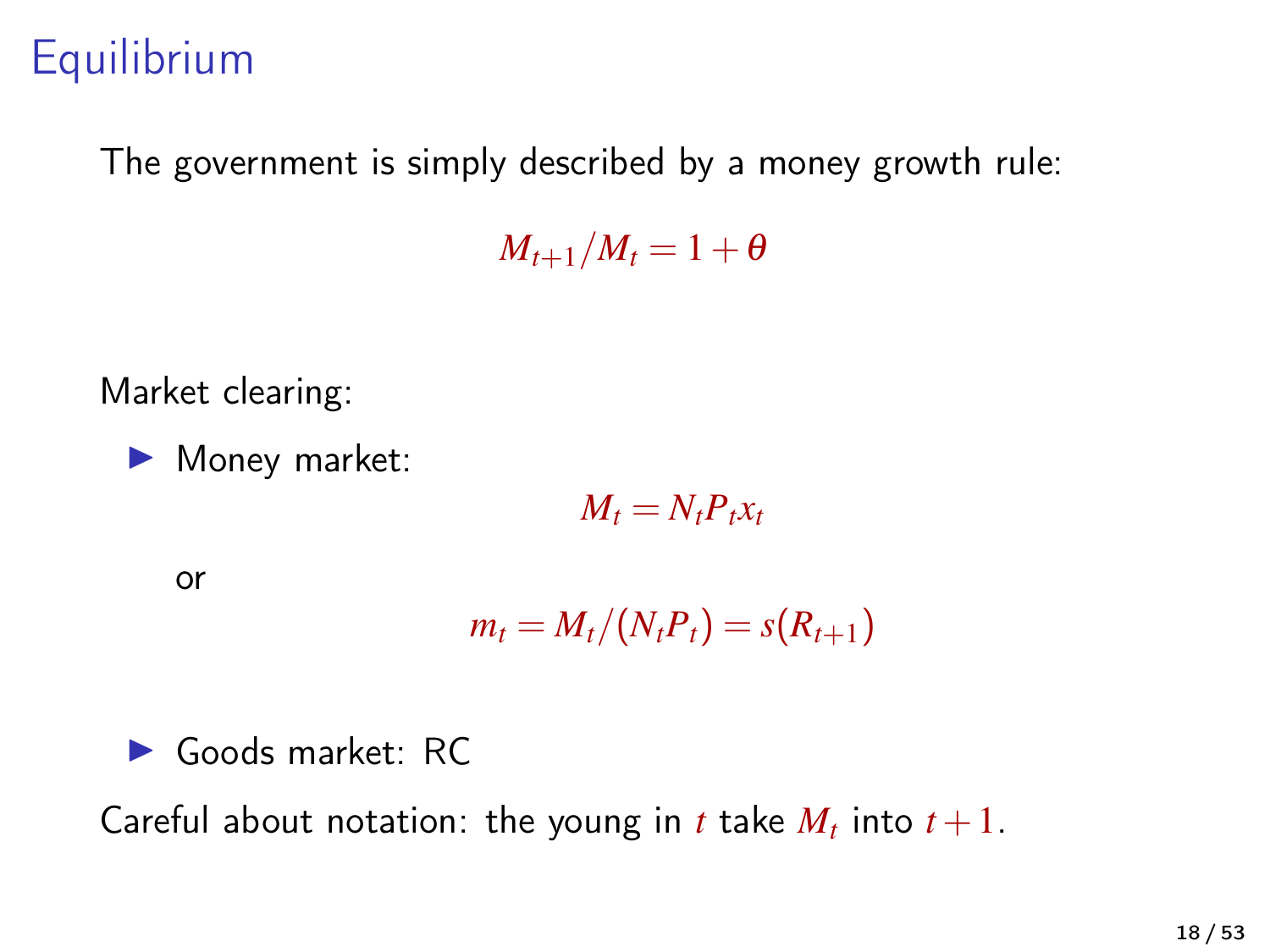### Equilibrium Definition

A sequence of prices and quantities such that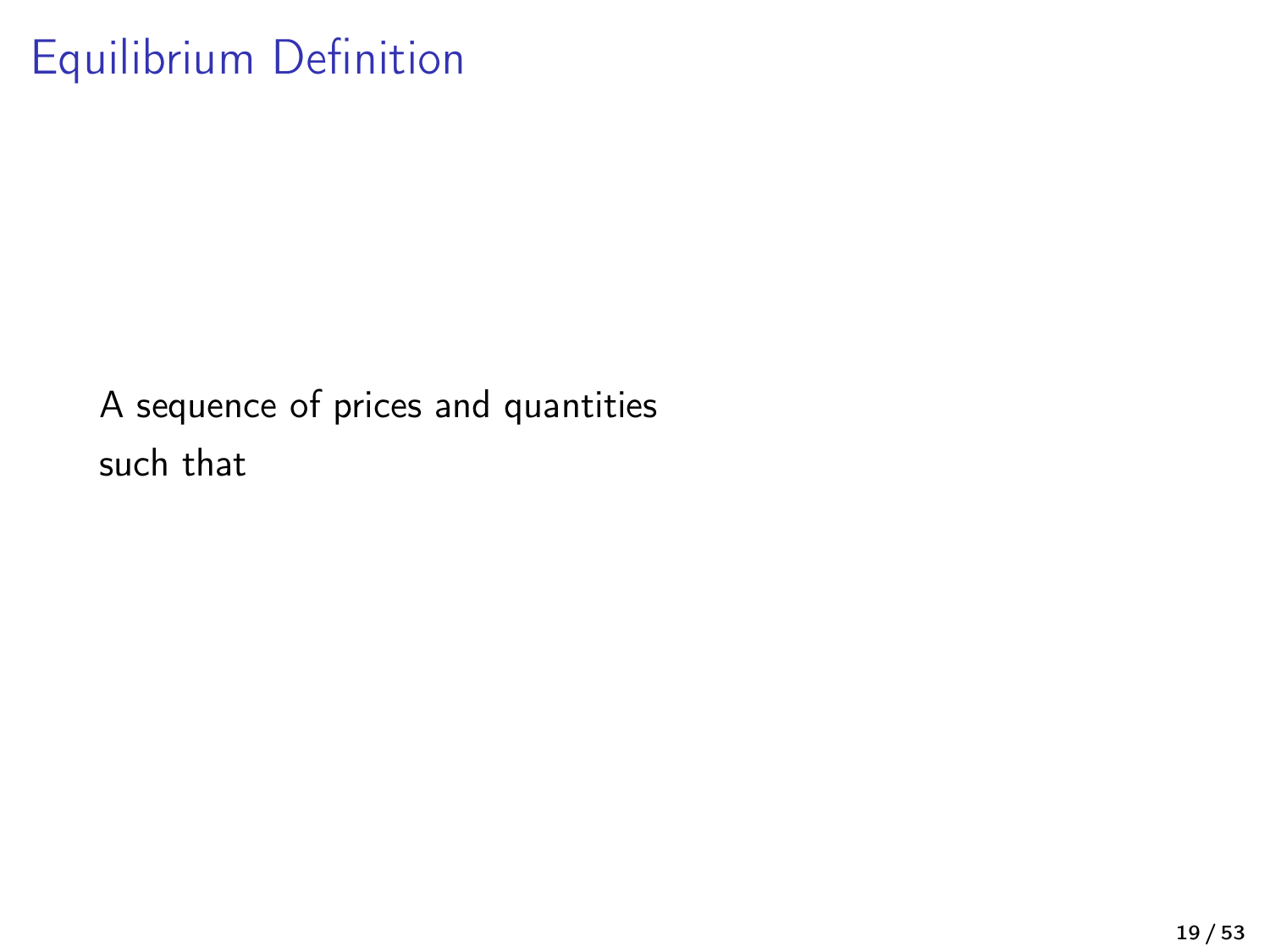## Characterizing Equilibrium

- $\triangleright$  We look for a difference equation in terms of the economy's state variables.
- ▶ State variables are *M* and *P*.
- But in this model (and typically) only the ratio  $m = M/PN$ matters.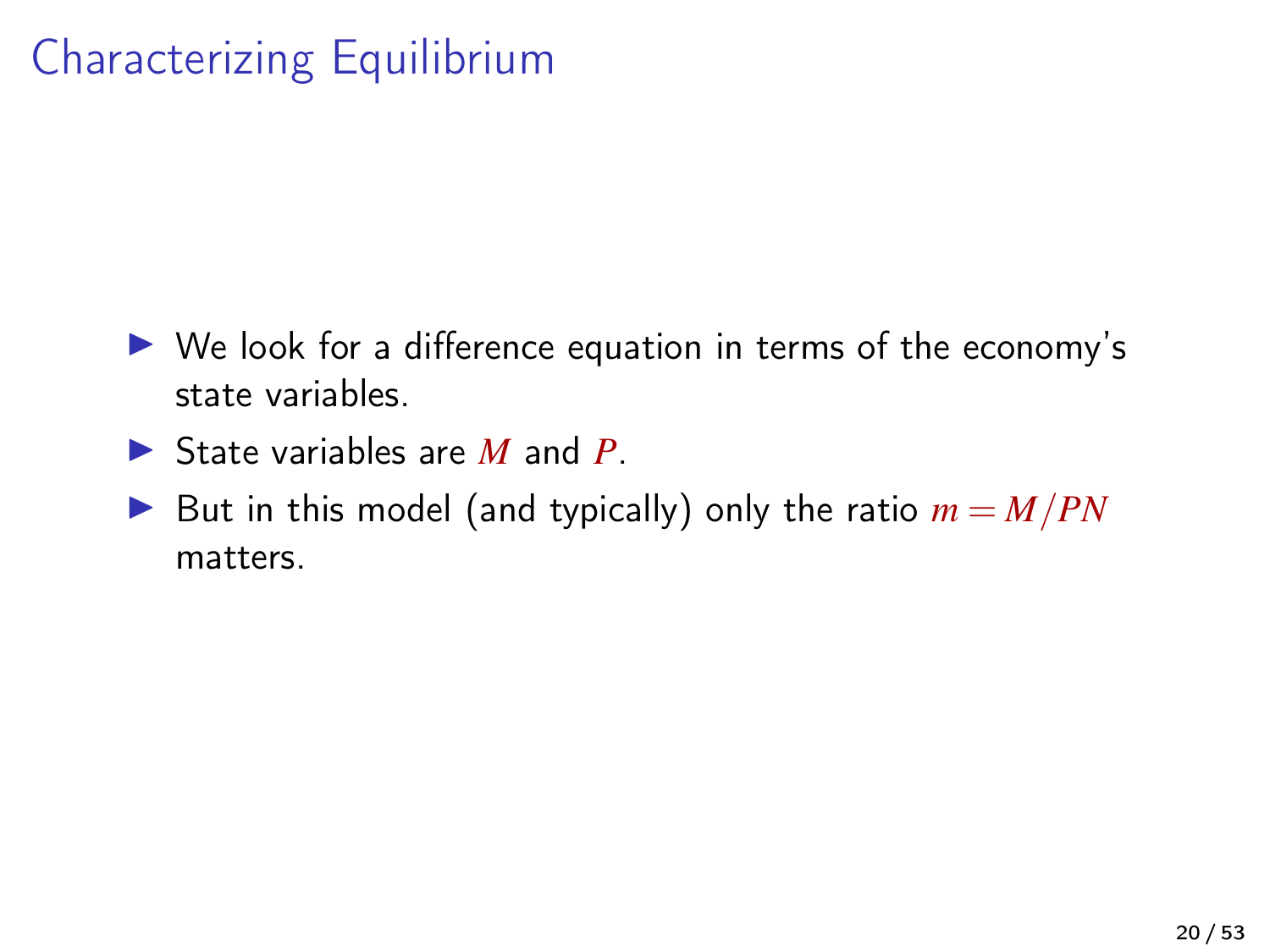#### Characterizing Equilibrium

Start from the money market clearing condition

$$
m_t = s(R_{t+1}) \tag{7}
$$

Subsitute out *R* using

$$
R_{t+1} = (1+\theta)P_t/P_{t+1}
$$
 (8)

We need an expression for inflation. From

$$
1 + \theta = \frac{M_{t+1}}{M_t} = \frac{m_{t+1}}{m_t} \frac{P_{t+1}}{P_t} \frac{N_{t+1}}{N_t}
$$

we have

$$
R_{t+1} = (1+\theta)P_t/P_{t+1} = (1+n)m_{t+1}/m_t
$$

The law of motion is

$$
m_t = s((1+n)m_{t+1}/m_t)
$$
 (9)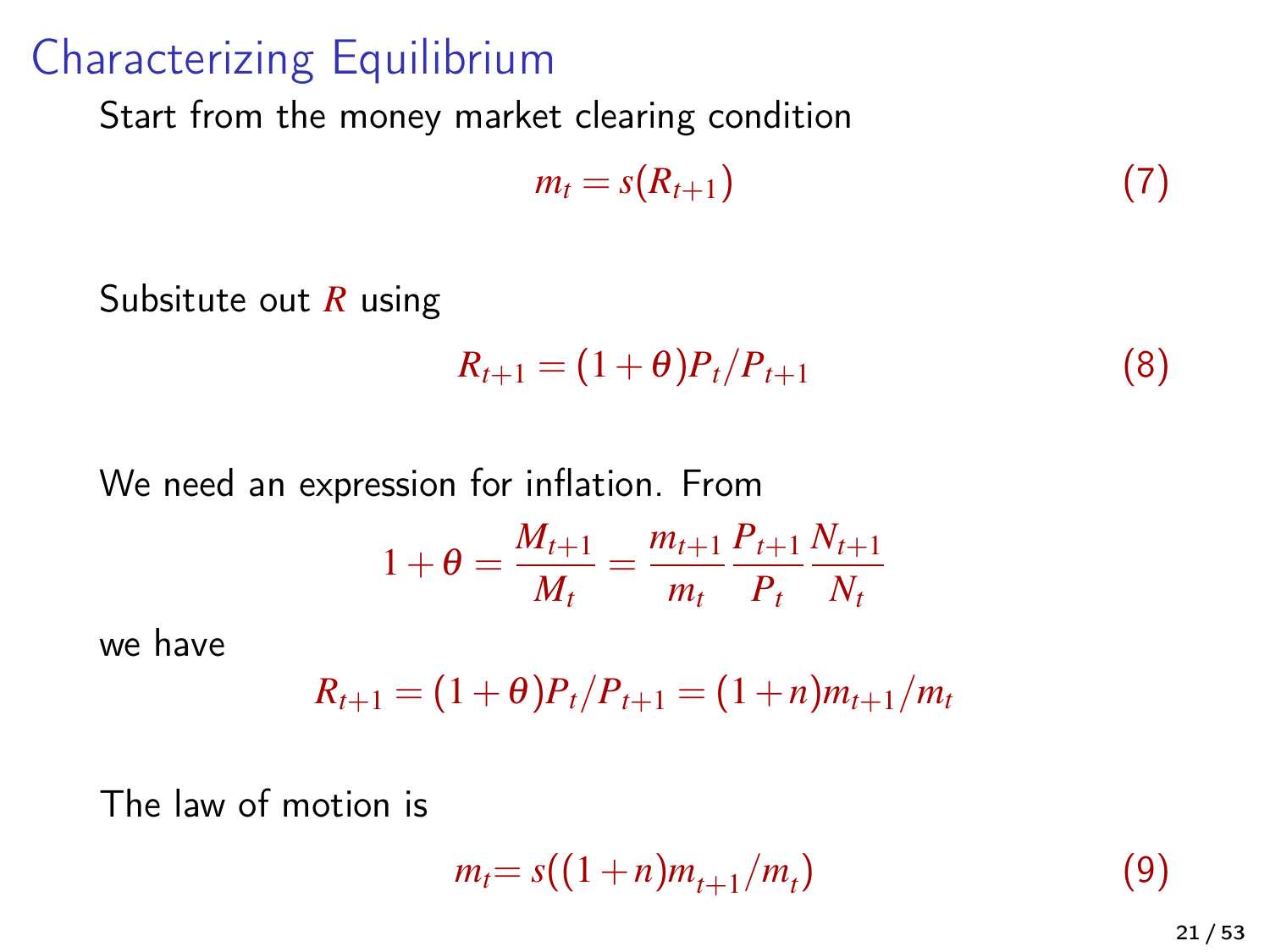### Characterizing Equilibrium

A more explicit way of deriving this. For ease of notation assume

$$
u(c_t^y, c_{t+1}^o) = v(c_t^y) + \beta v(c_{t+1}^o)
$$
 (10)

Sub budget constraint into Euler equation:

$$
v'(e_1 - x_t) = R_{t+1} \beta v'(e_2 + R_{t+1} x_t)
$$
\n(11)

Sub in  $m_t = x_t$  and  $R_{t+1} = (1+n) m_{t+1}/m_t$ .  $v'(e_1 - m_t) = (1+n) \frac{m_{t+1}}{m_t}$  $\frac{u_{t+1}}{m_t} \beta v' (e_2 + (1+n)m_{t+1})$  (12)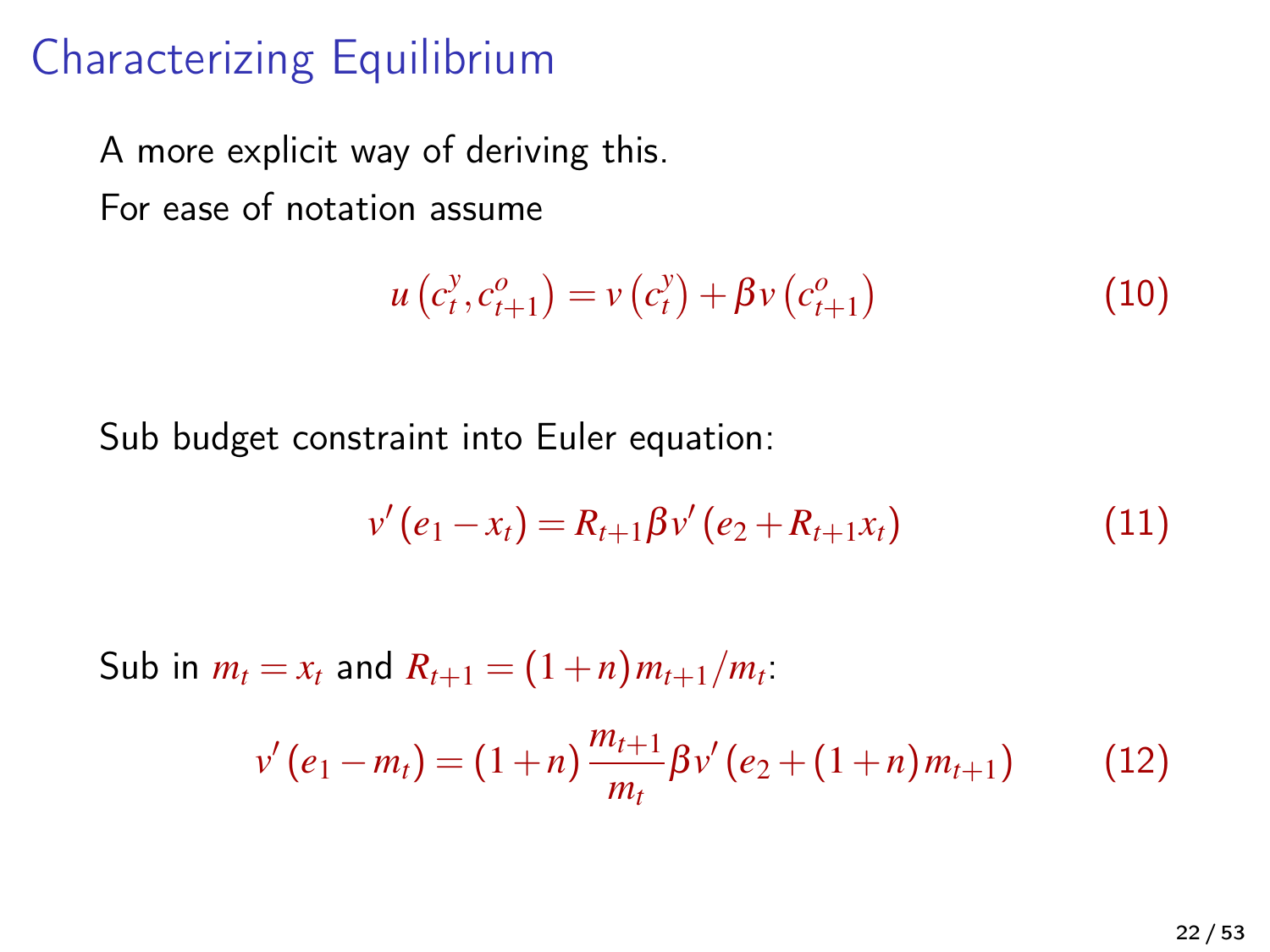Intuition

$$
m_t = s((1+n)m_{t+1}/m_t)
$$
 (13)

Why is this true?

- $\triangleright$  we really have  $m_t = s(R_{t+1})$
- $\triangleright$  fixed: nominal money growth and *n*
- **►** higher growth in  $m = M/PN$   $\implies$  lower inflation  $\implies$  higher return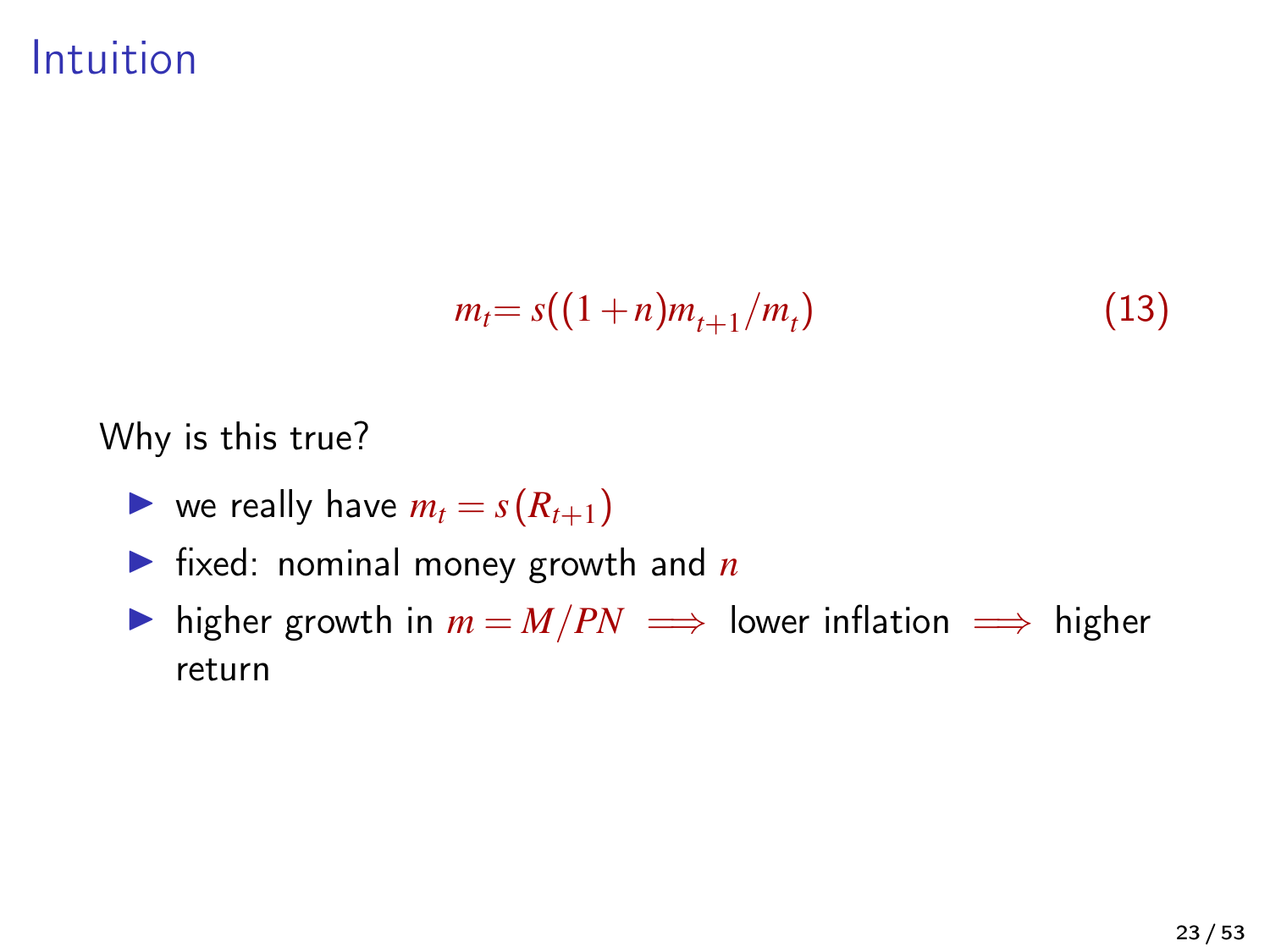# The Offer Curve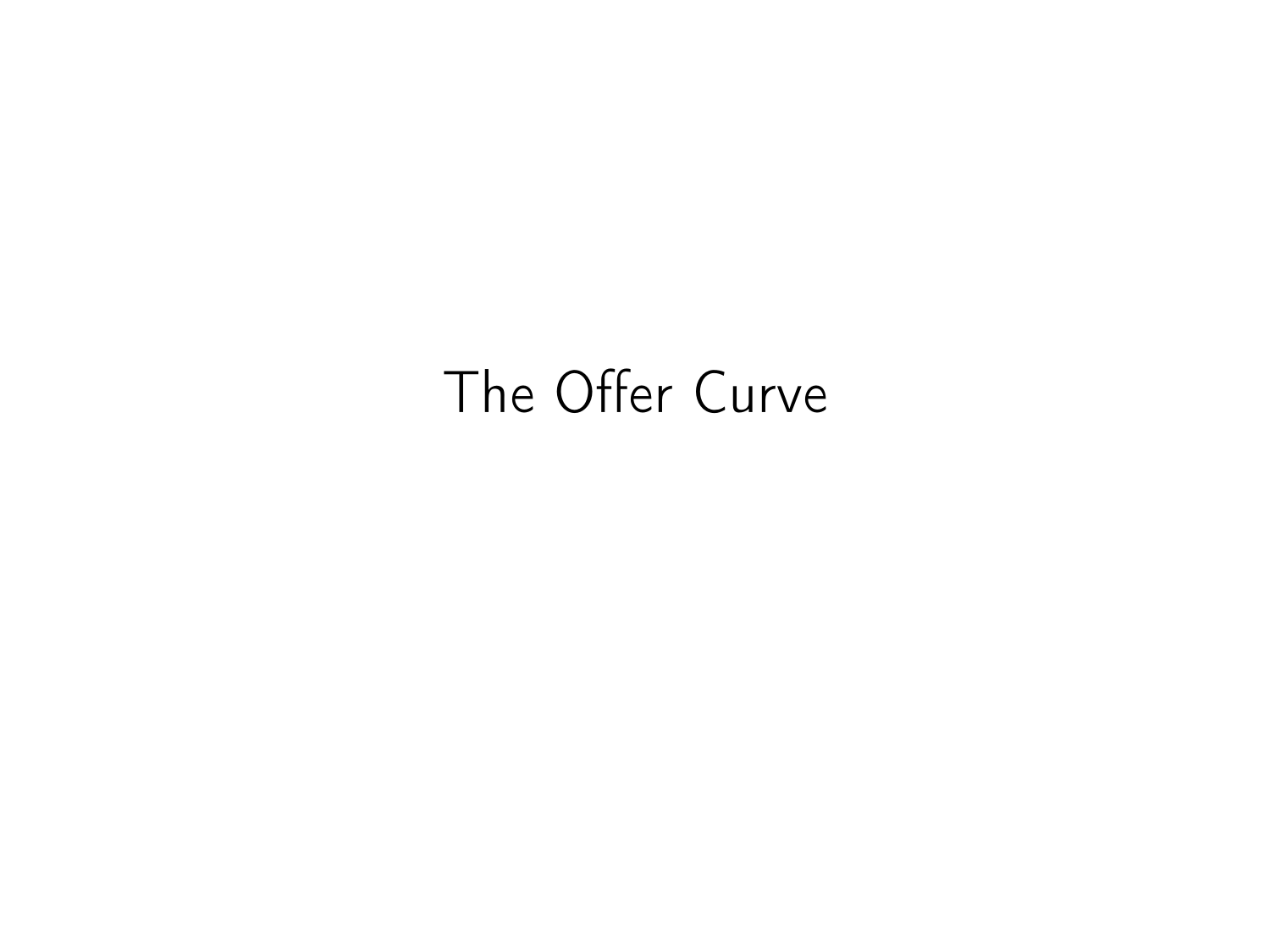We want to determine the shape of the law of motion. The key idea is to use the household's intertemporal consumption allocation to figure out how money evolves over time.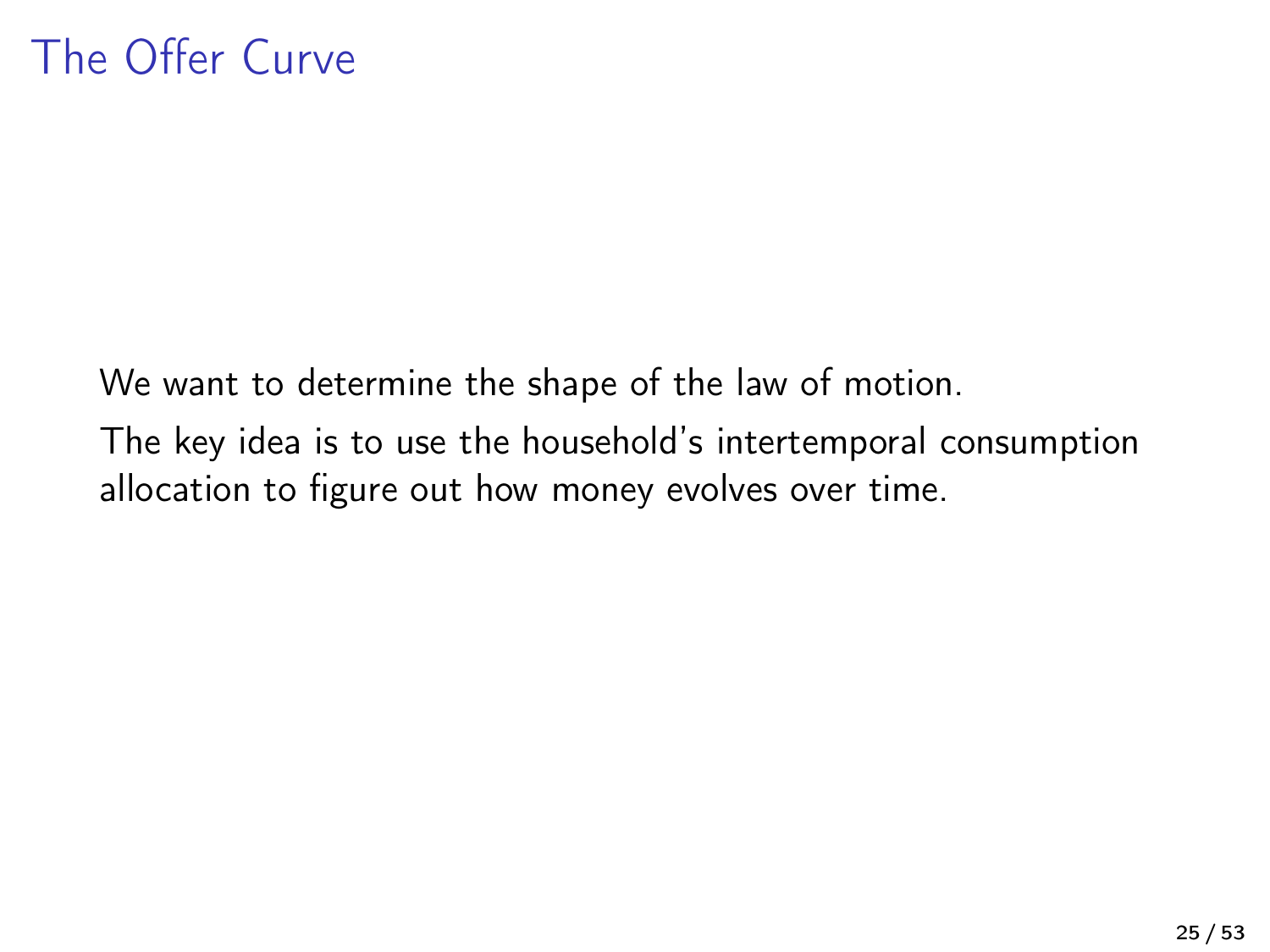### Household consumption choice

The lifetime budget constraint has slope −*Rt*+1.

Plot the tangencies between budget constraint and indifference curves for all interest rates  $\rightarrow$  offer curve.

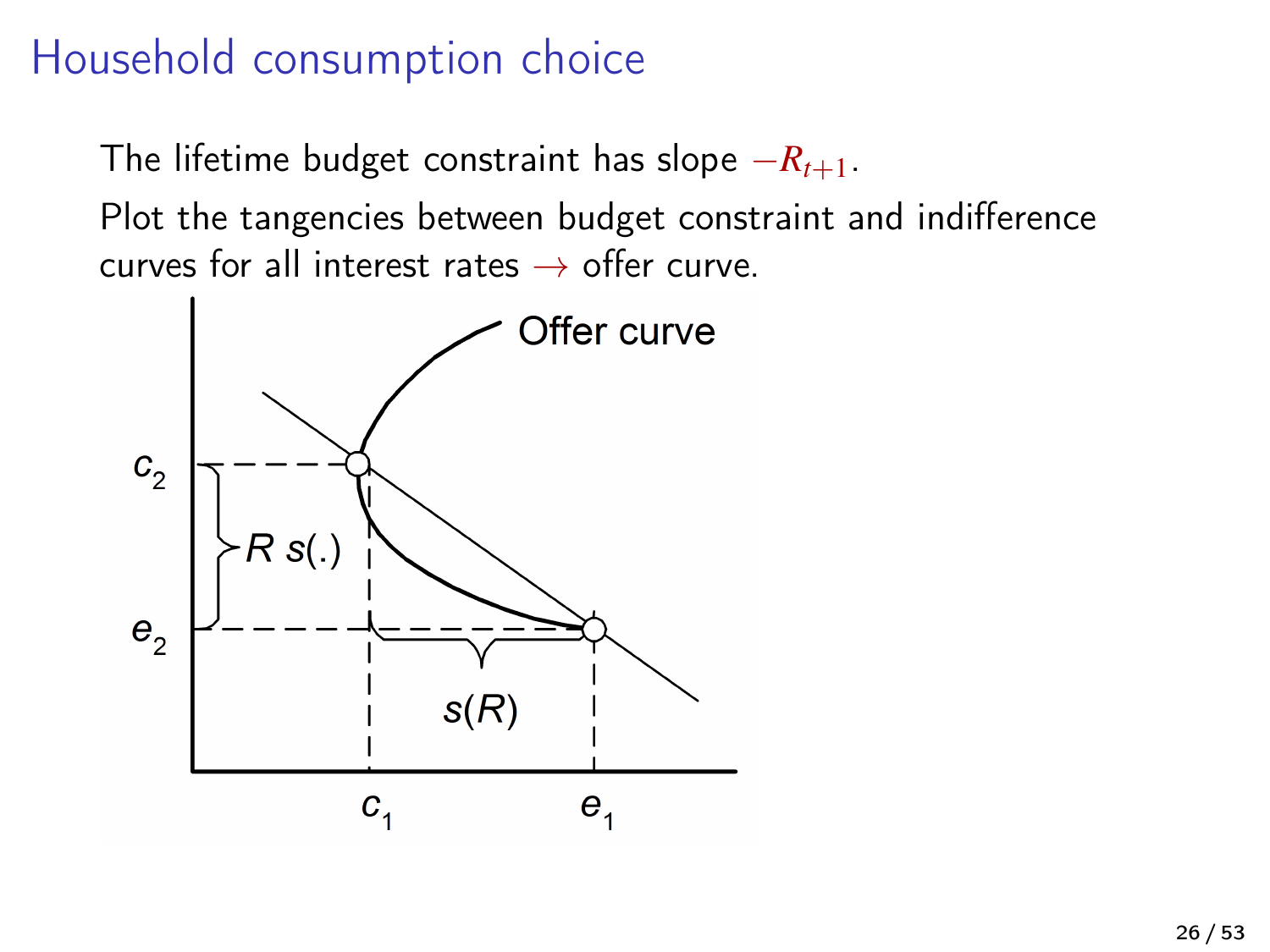### Offer curve

What do we know about the offer curve?

- 1. It goes through the endowment point.
- 2. At low levels of *R* the household would like to borrow (but cannot).
- 3. For interest rates where the household saves very little, income effects are small
	- $\implies$  savings rise with  $R_{t+1}$
	- $\implies$  the offer curve is upward sloping
- 4. The offer curve intersects each budget line only once.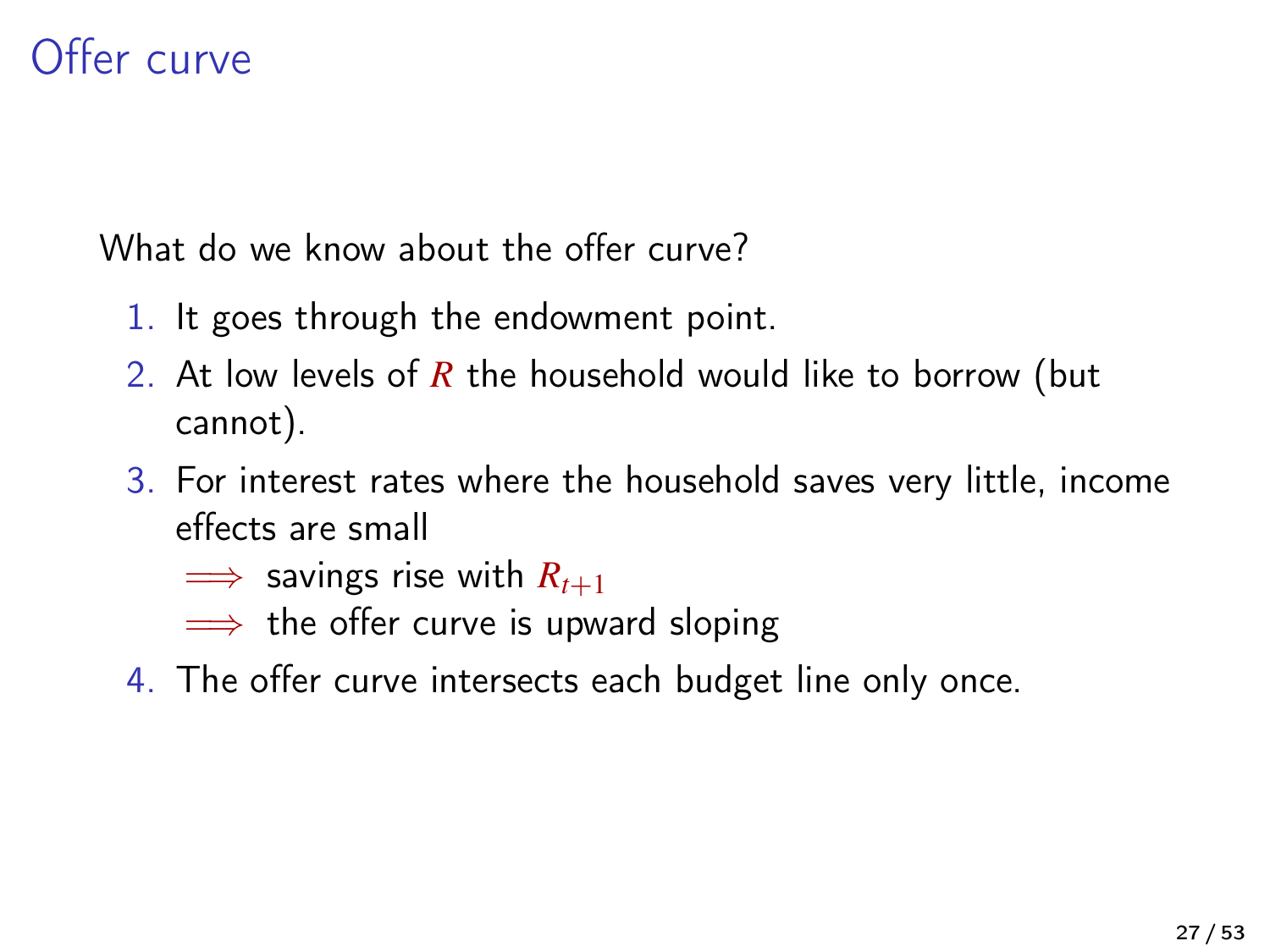#### Law of motion for *m*

The offer curve maps  $s(R_{t+1})$  into  $R_{t+1} s(R_{t+1})$ . But we want to map  $m_t$  into  $m_{t+1}$ .

The horizontal axis actually shows *m<sup>t</sup>* .

Because money demand equals saving of the young:

$$
m_t = s(R_{t+1}) = e_1 - c_t^y \tag{14}
$$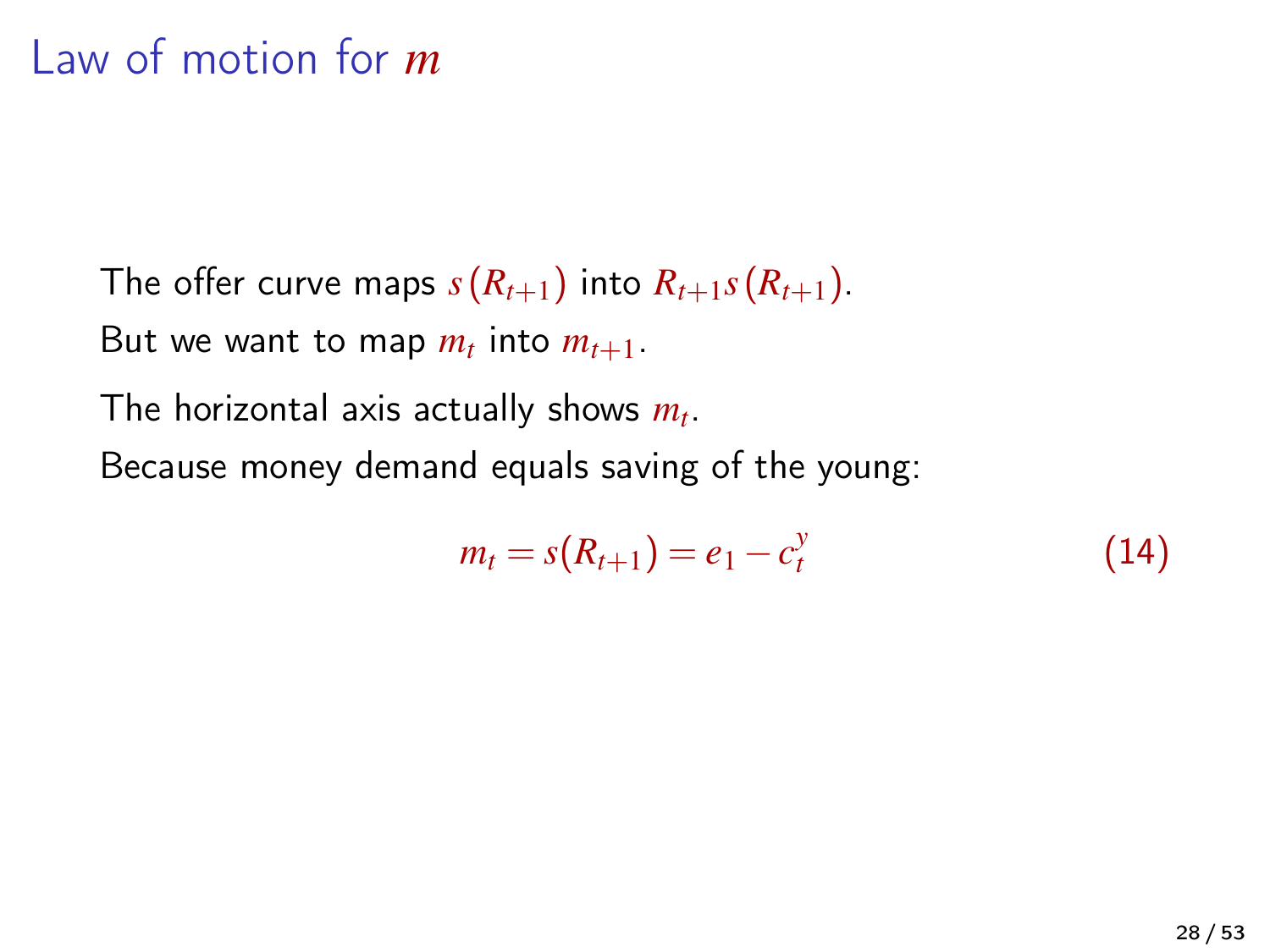#### Law of motion for *m*

The vertical axis actually shows  $(1+n)m_{t+1}$ . Because for the old:

$$
c_{t+1}^o - e_2 = R_{t+1} s(R_{t+1})
$$
\n(15)

$$
= (1+n)\frac{m_{t+1}}{m_t}m_t
$$
 (16)

$$
=(1+n)m_{t+1}\tag{17}
$$

Implicitly, the offer curve gives a law of motion for *m*:

 $(1+n)m_{t+1} = F(m_t)$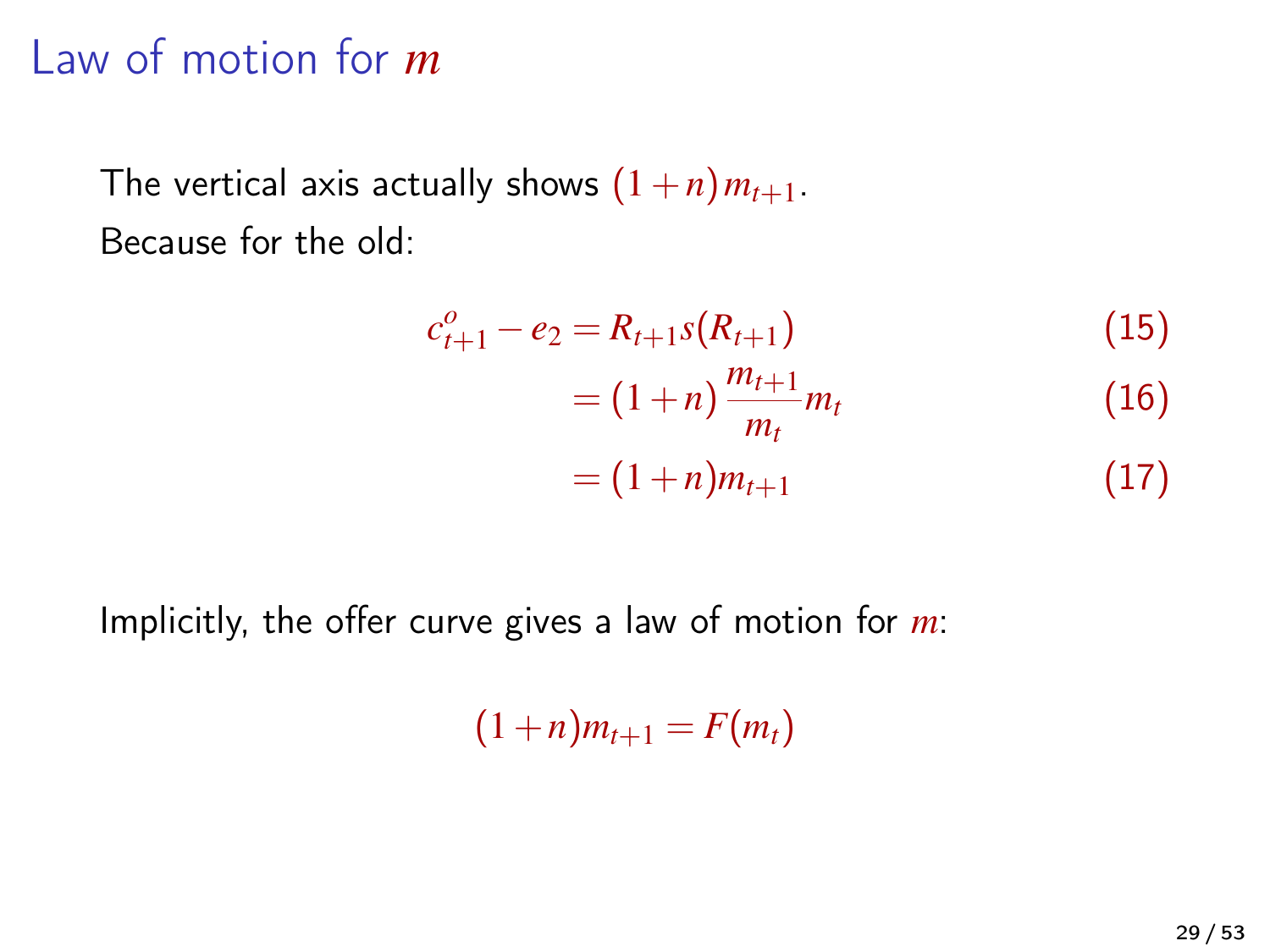### Law of motion



Using a line of slope  $(1+n)$  we can find the path of *m<sup>t</sup>* for any start value  $m_0$ .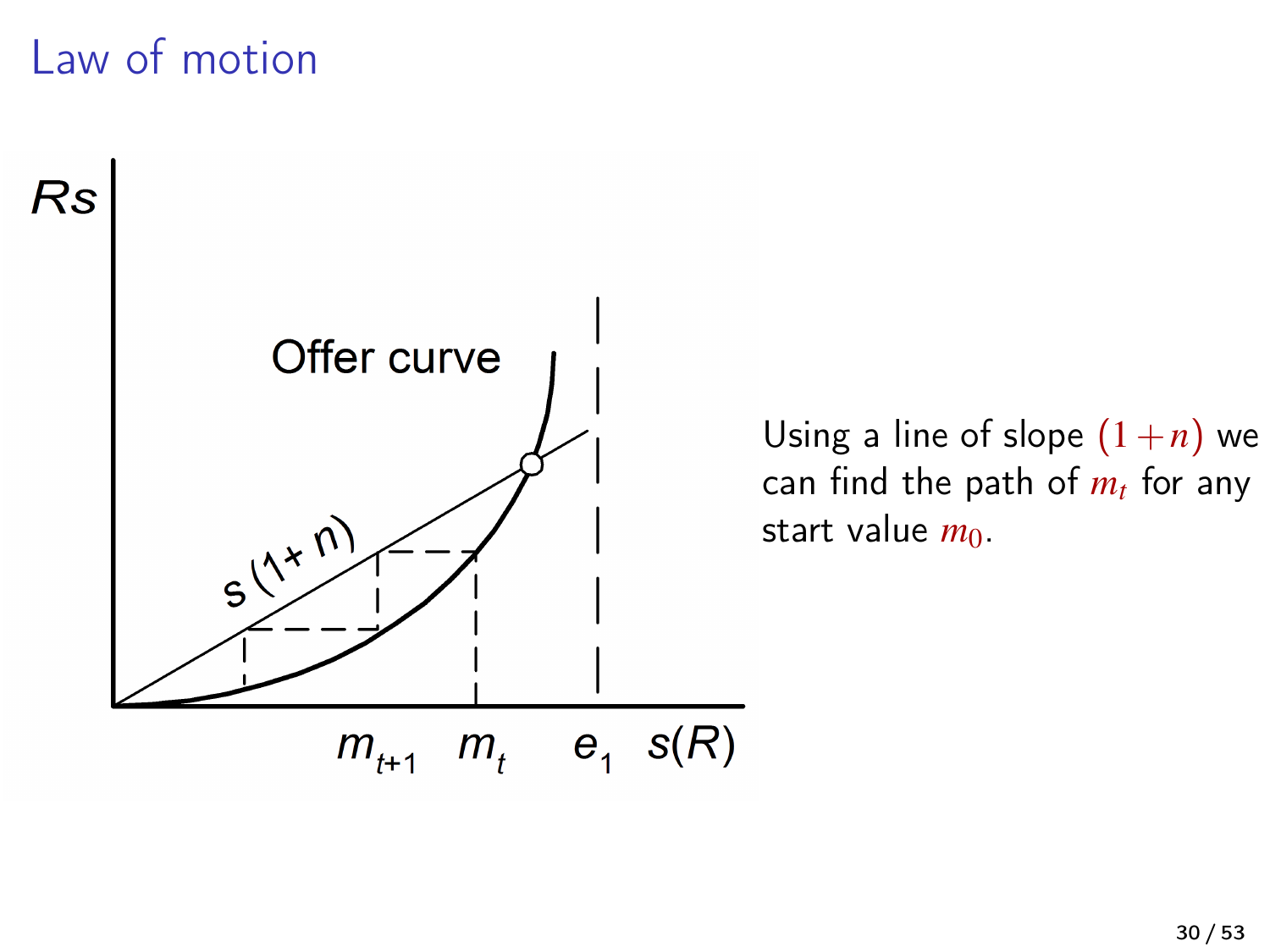#### Steady state

- $\blacktriangleright$  There is a unique monetary steady state (intersection of offer curve and ray through origin).
- $\blacktriangleright$  It is unstable.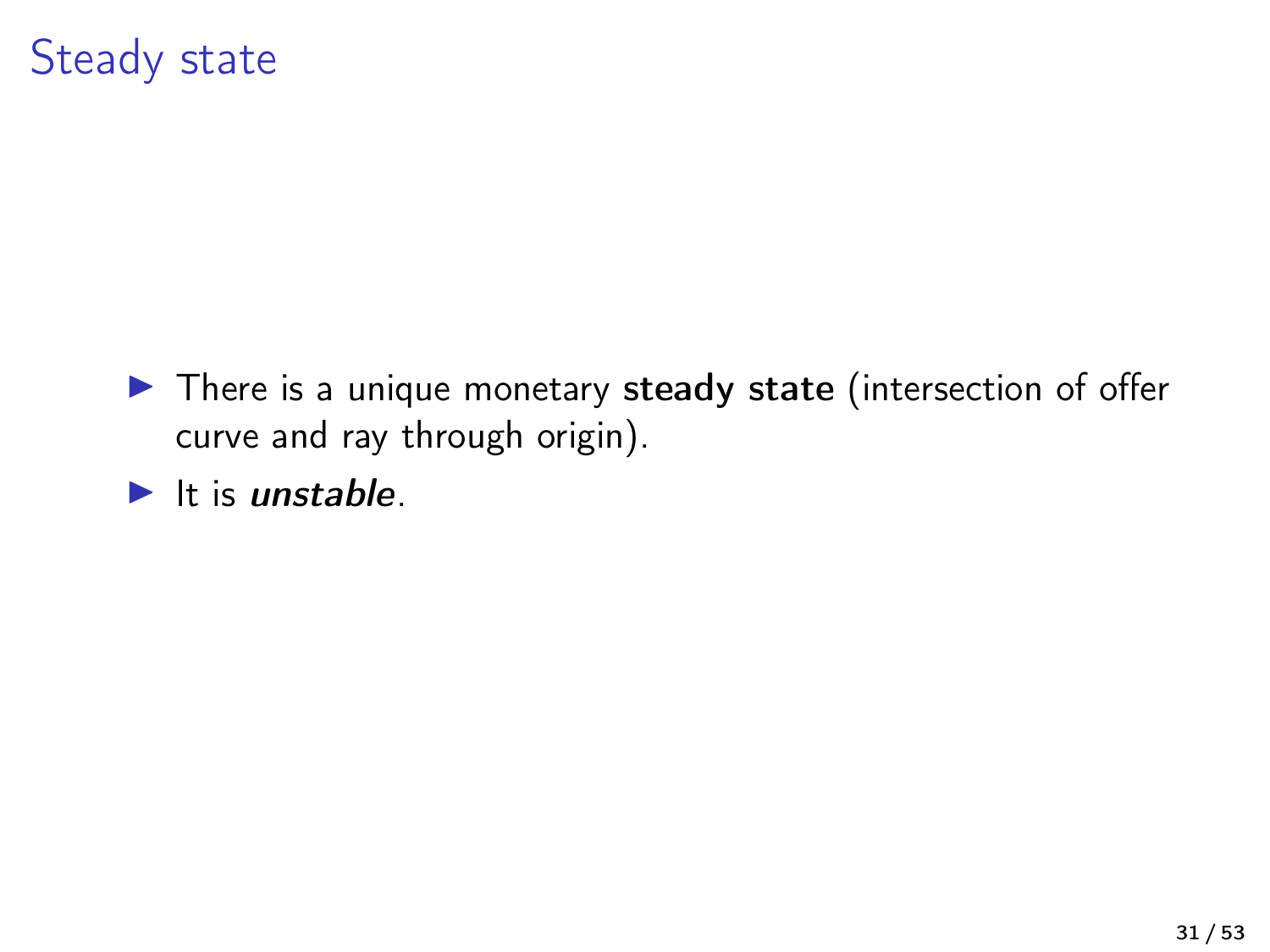#### Properties of the steady state

*m* is constant over time.

The gross rate of return on money is

$$
R_{t+1} = (1+\theta)P_t/P_{t+1}
$$
  
=  $(1+n)m_{t+1}/m_t$ 

Therefore, in steady state, the Golden Rule holds:

 $R = 1 + n$ 

Steady state inflation is

$$
P_{t+1}/P_t = \frac{1+\theta}{1+n}
$$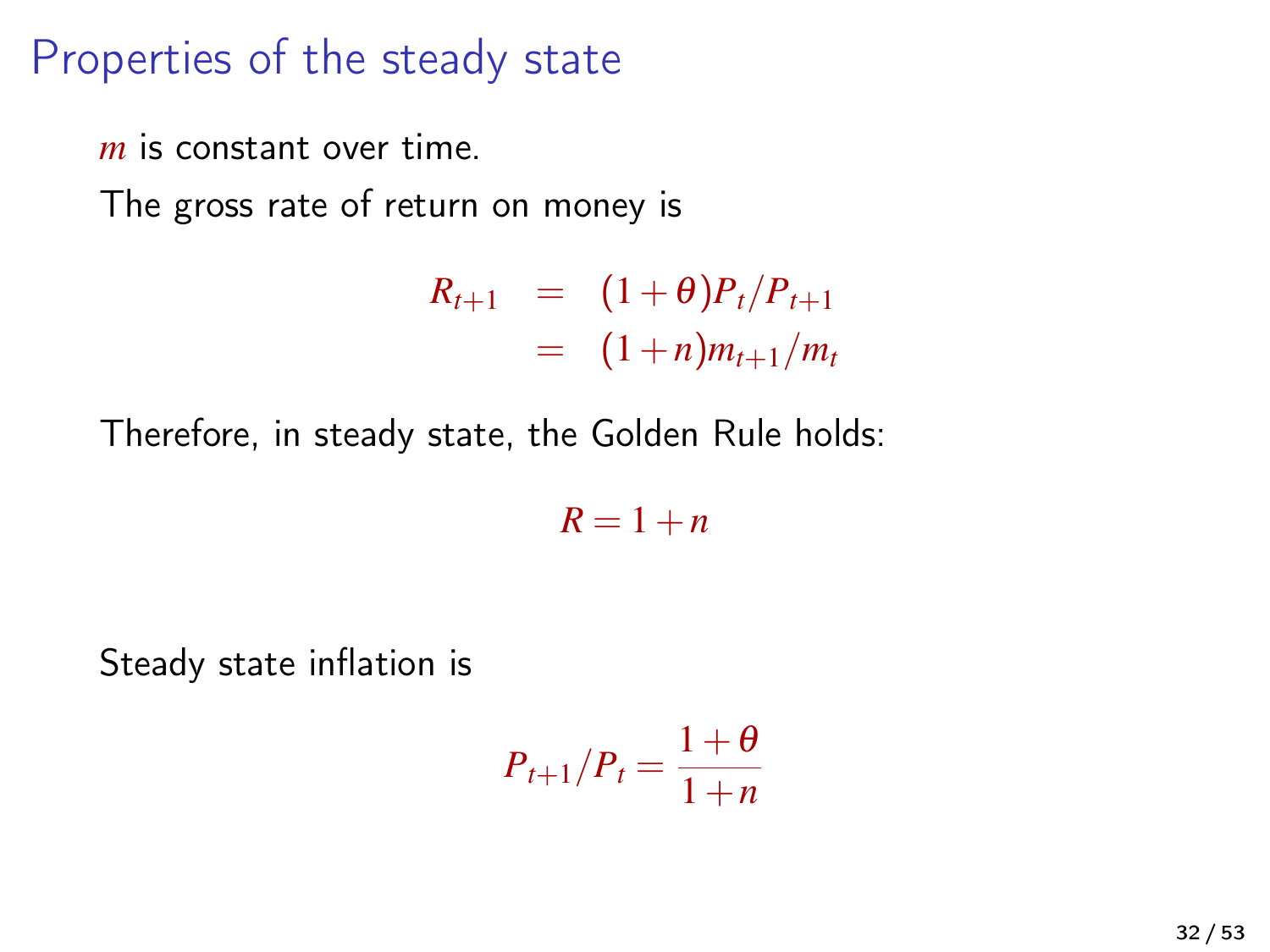#### **Dynamics**

Assumption: the offer curve is not backward bending. Take  $m_0$  as given for now.

What if  $m_0 > m_{ss}$ ?

**IF** This cannot happen because  $m_t$  would blow up towards ∞.

 $\triangleright$  But then consumption will exceed total output at some point.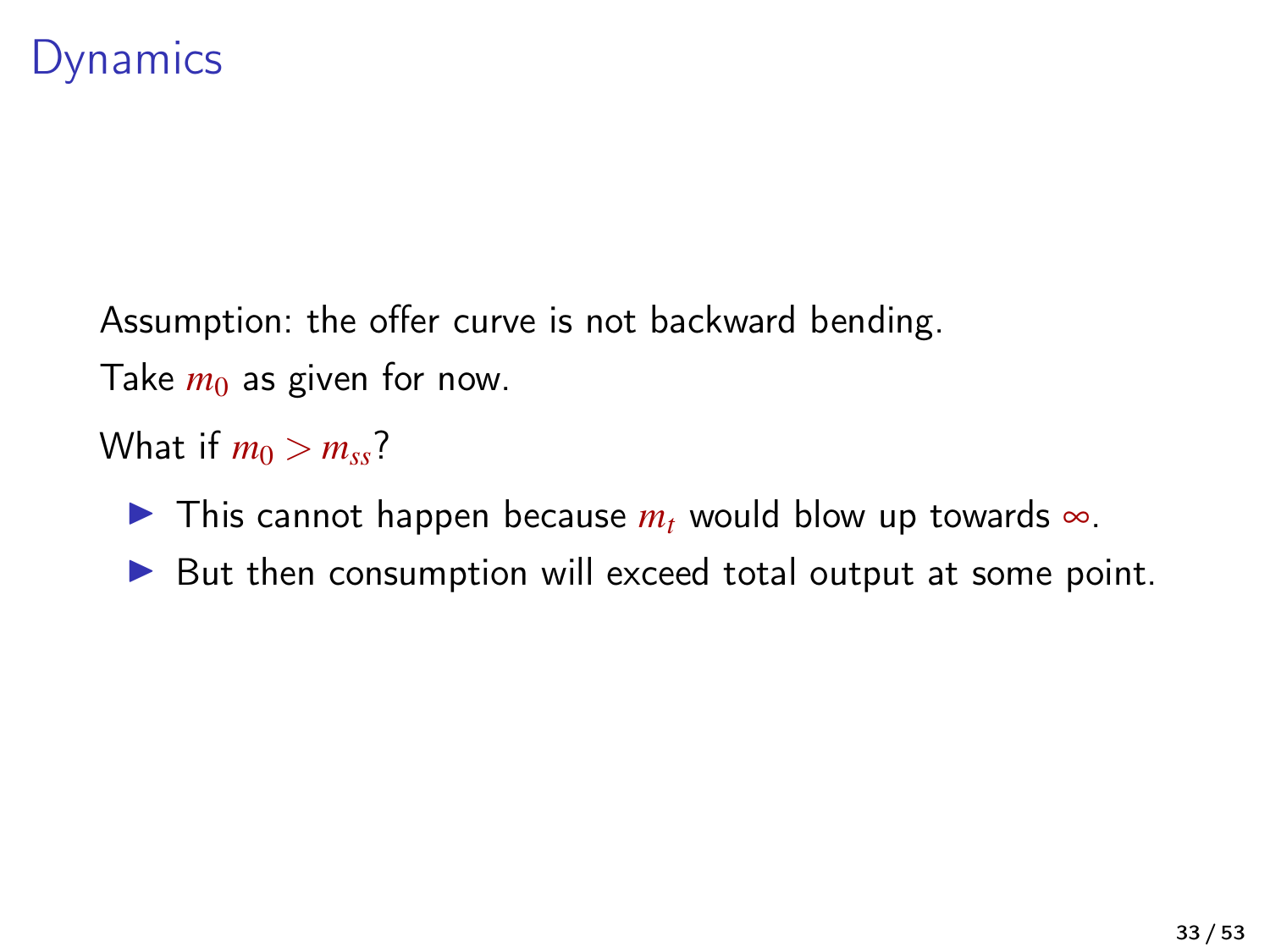#### **Dynamics**

If  $m_0 < m_{ss}$ :  $m_t$  collapses towards 0.

- $\blacktriangleright$  Because *M* grows at a constant rate, this must happen through inflation.
- Along this path *R* falls over time  $\Rightarrow$  inflation accelerates.

#### Intuition:

- If  $m_0 = m_{ss}$  people save just enough to keep *m* constant.
- If  $m_0$  is a bit lower, then *R* is a bit lower. People save less.
- $\blacktriangleright$  That requires a lower  $m_1$ , hence more inflation.
- $\blacktriangleright$  That leads people to save less again, etc.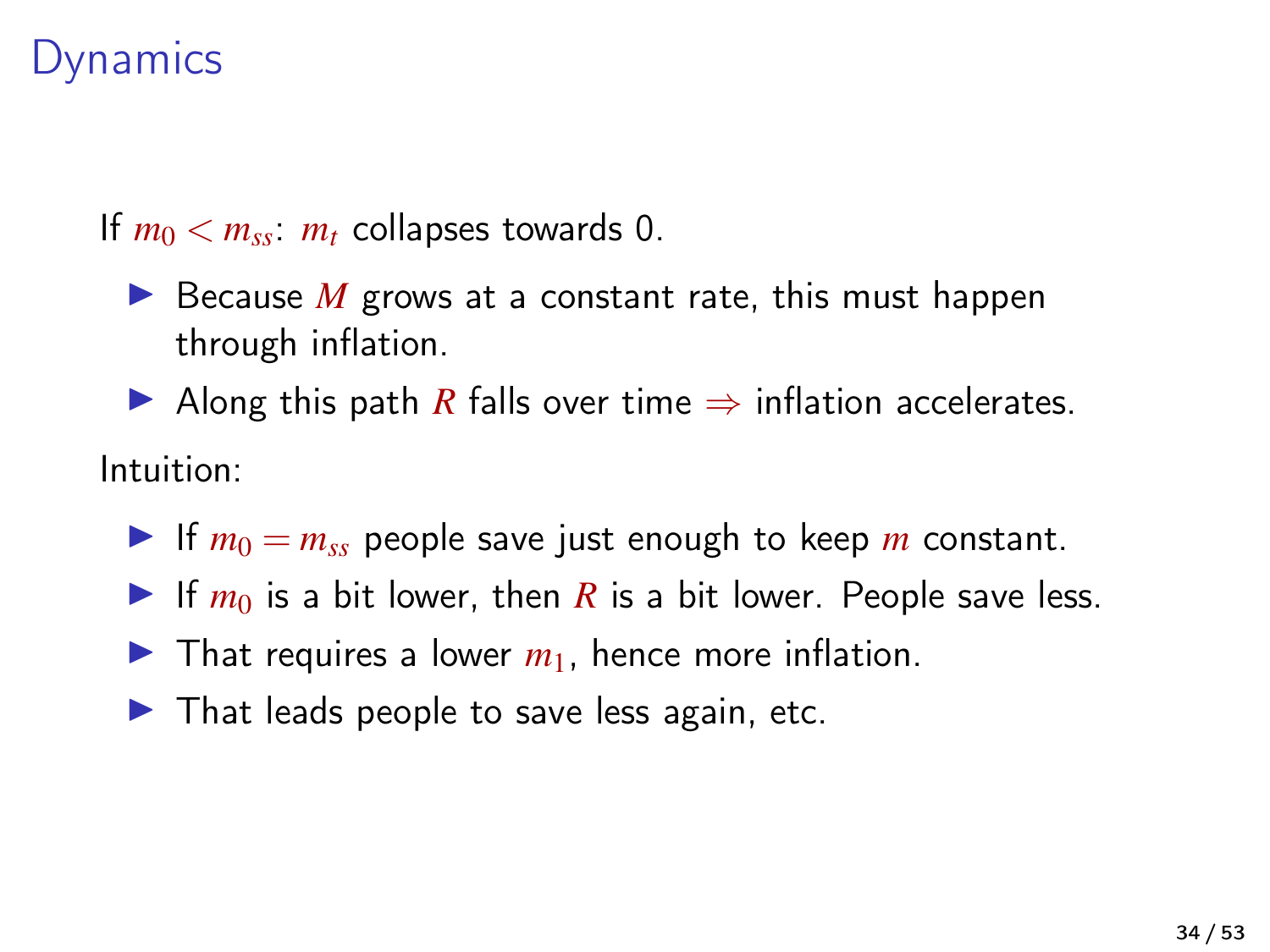### Dynamics: Backward bending Offer Curve

We have multiple equilibria and complex dynamics.  $(1+n) m_{n+1}$ 

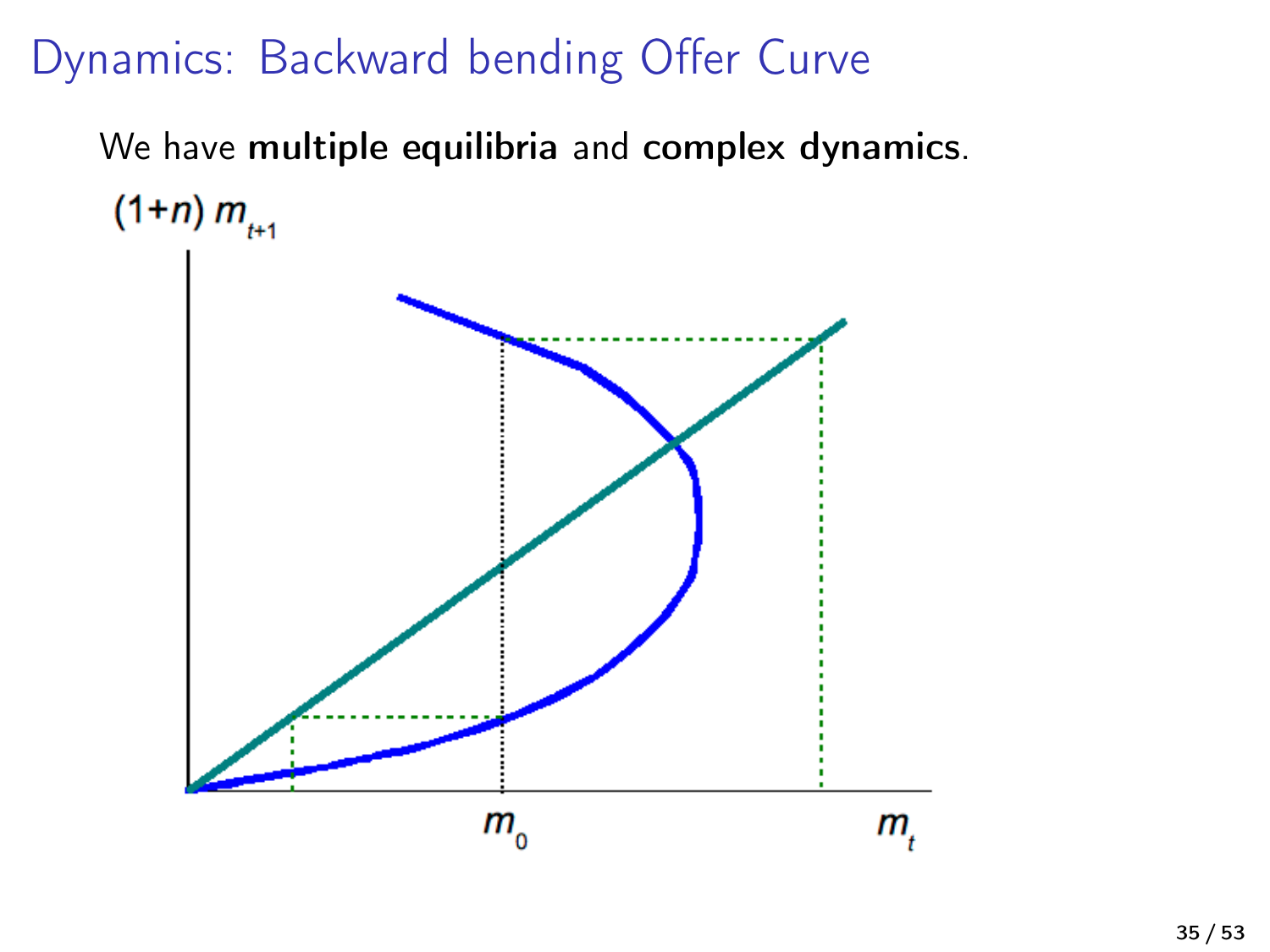### Initial money stock

- $\triangleright$  Nothing in the model pins down  $m_0$ . Any value below  $m_{ss}$  is acceptable.
- $\blacktriangleright$  There is a continuum of equilibrium paths.
- $\blacktriangleright$  The reason: money is a bubble.
- $\triangleright$  As long as expectations are such that people are willing to hold  $m_0$ , we have an equilibrium.
- $\blacktriangleright$   $m_0 = 0$  is also an equilibrium.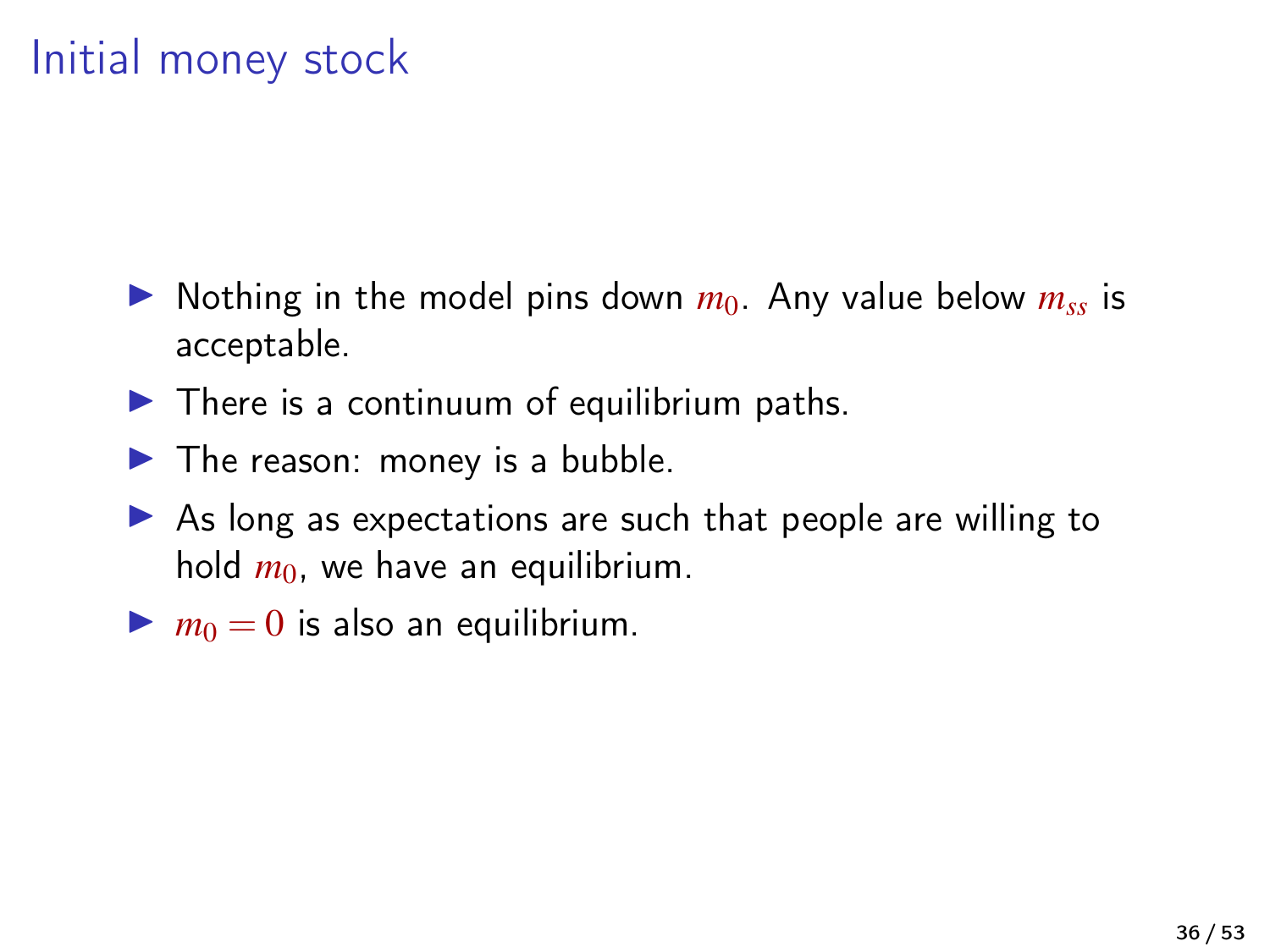Does money solve the dynamic inefficiency problem?

 $\blacktriangleright$  It might because it permits intergenerational trade.

Two cases:

- 1. Samuelson case: the offer curve at the origin is flatter than  $1+n$ ;
- 2. Classical case: it is steeper than  $1+n$ .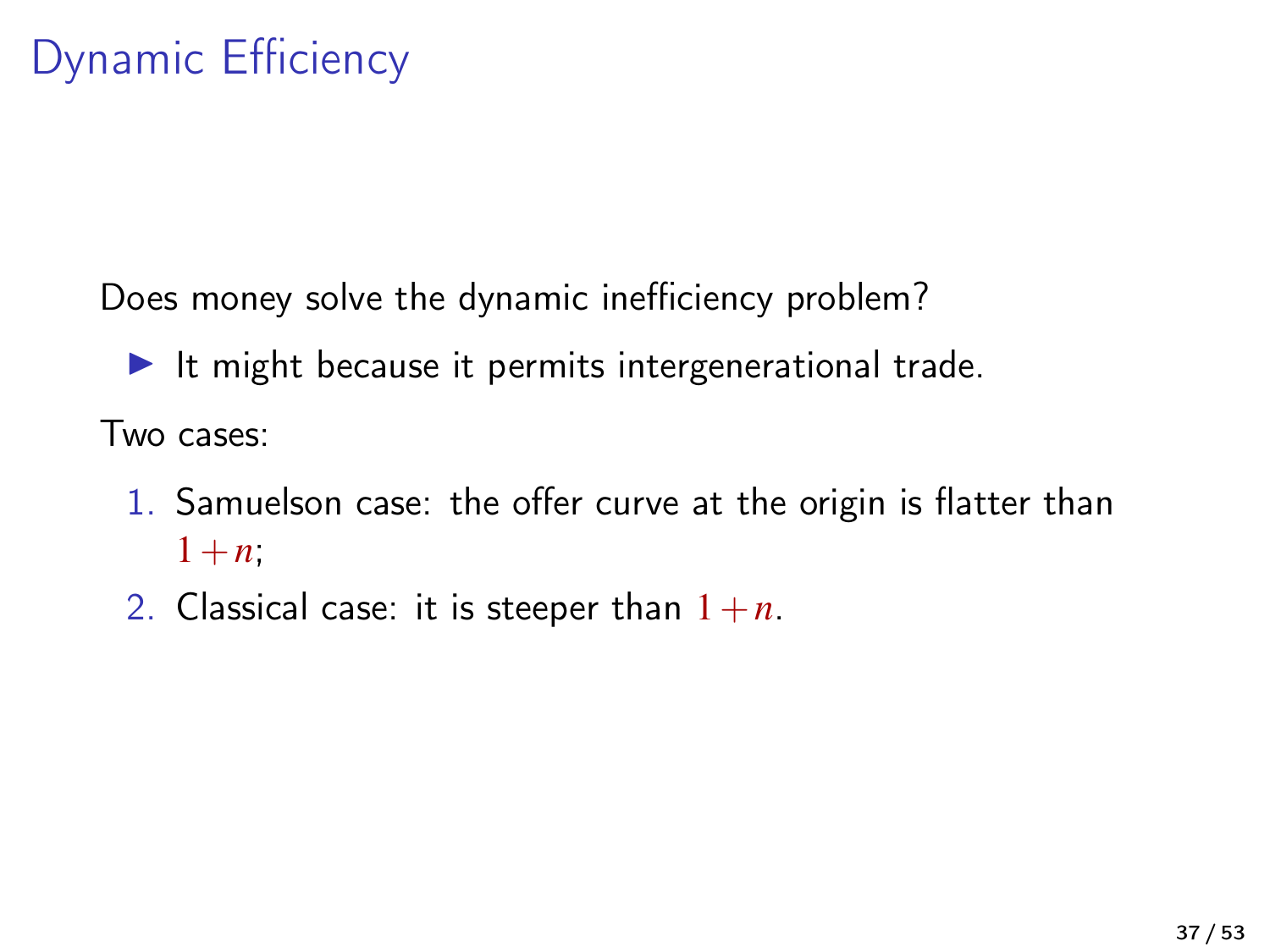## Dynamic Efficiency

- $\triangleright$  Why is the slope of the offer curve at the origin interesting?
- $\triangleright$  Because it is the interest rate in the non-monetary economy.
- $\blacktriangleright$  Therefore:
	- **In Samuelson case: non-monetary economy is dyn. inefficient**
	- $\blacktriangleright$  Classical case: it is efficient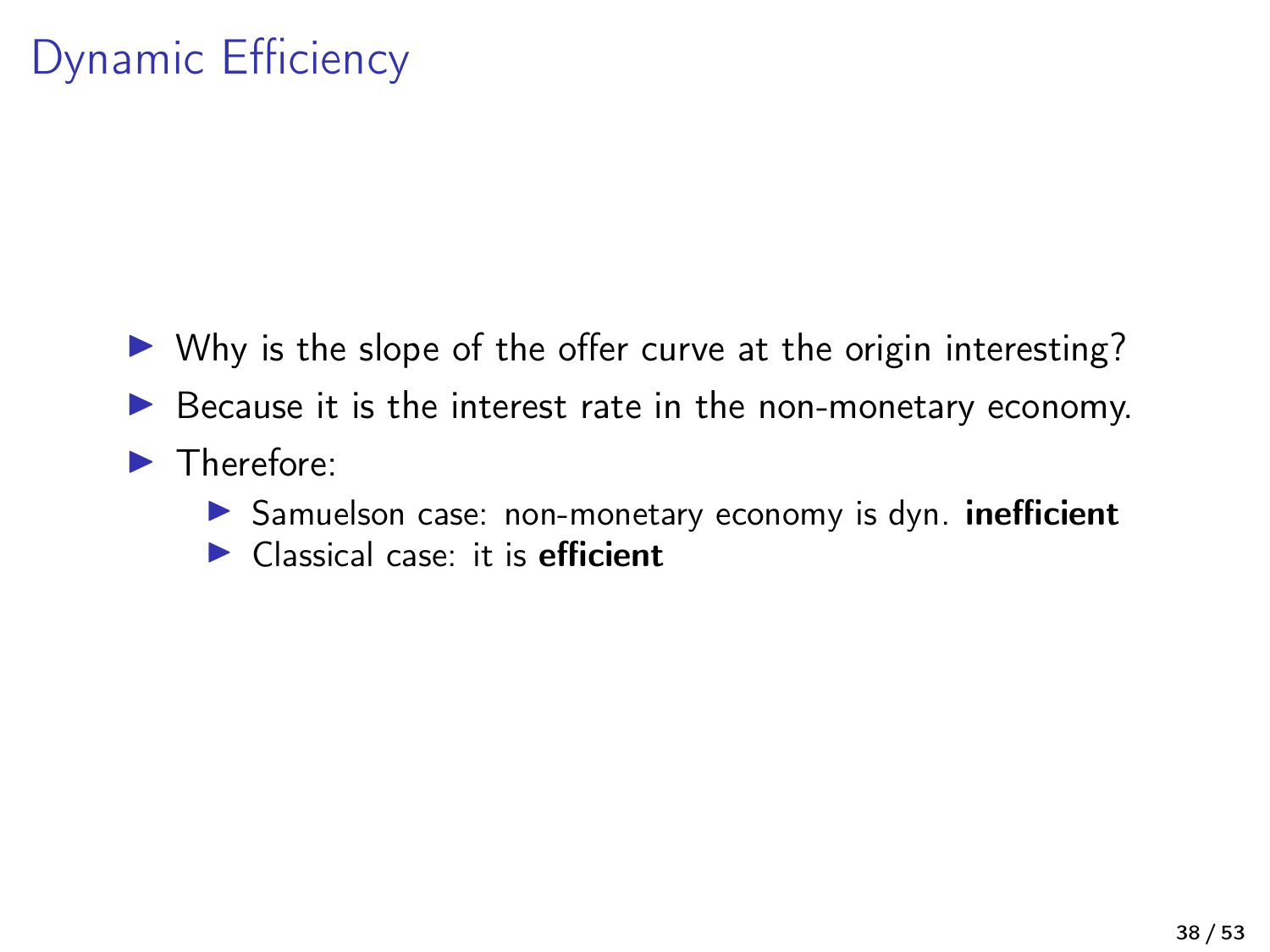#### Samuelson and Classical Cases



 $c_t^y$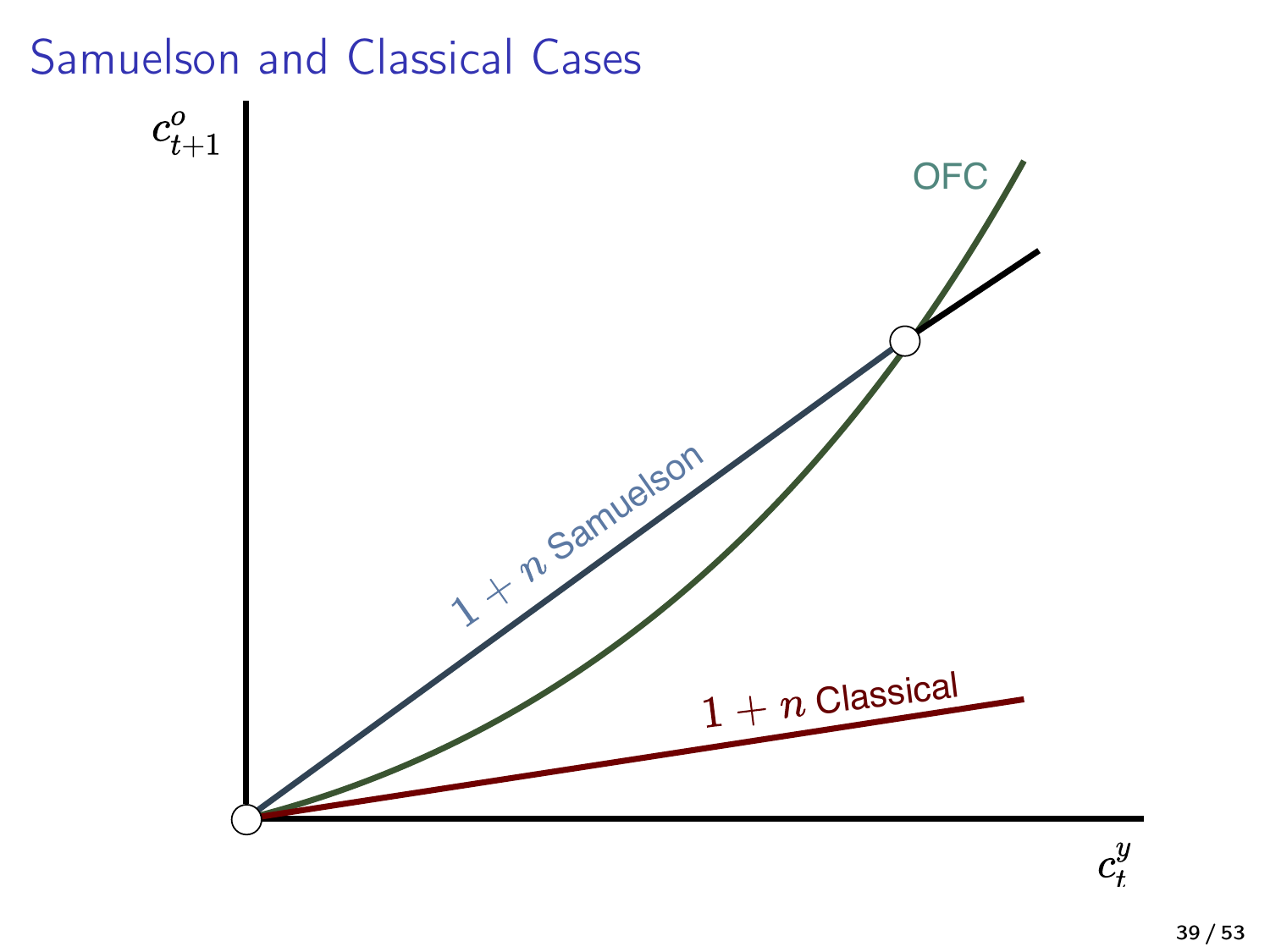Non-monetary interest rate is  $< 1+n$ At  $R = 1 + n$  households want to save Money can be valued in equilibrium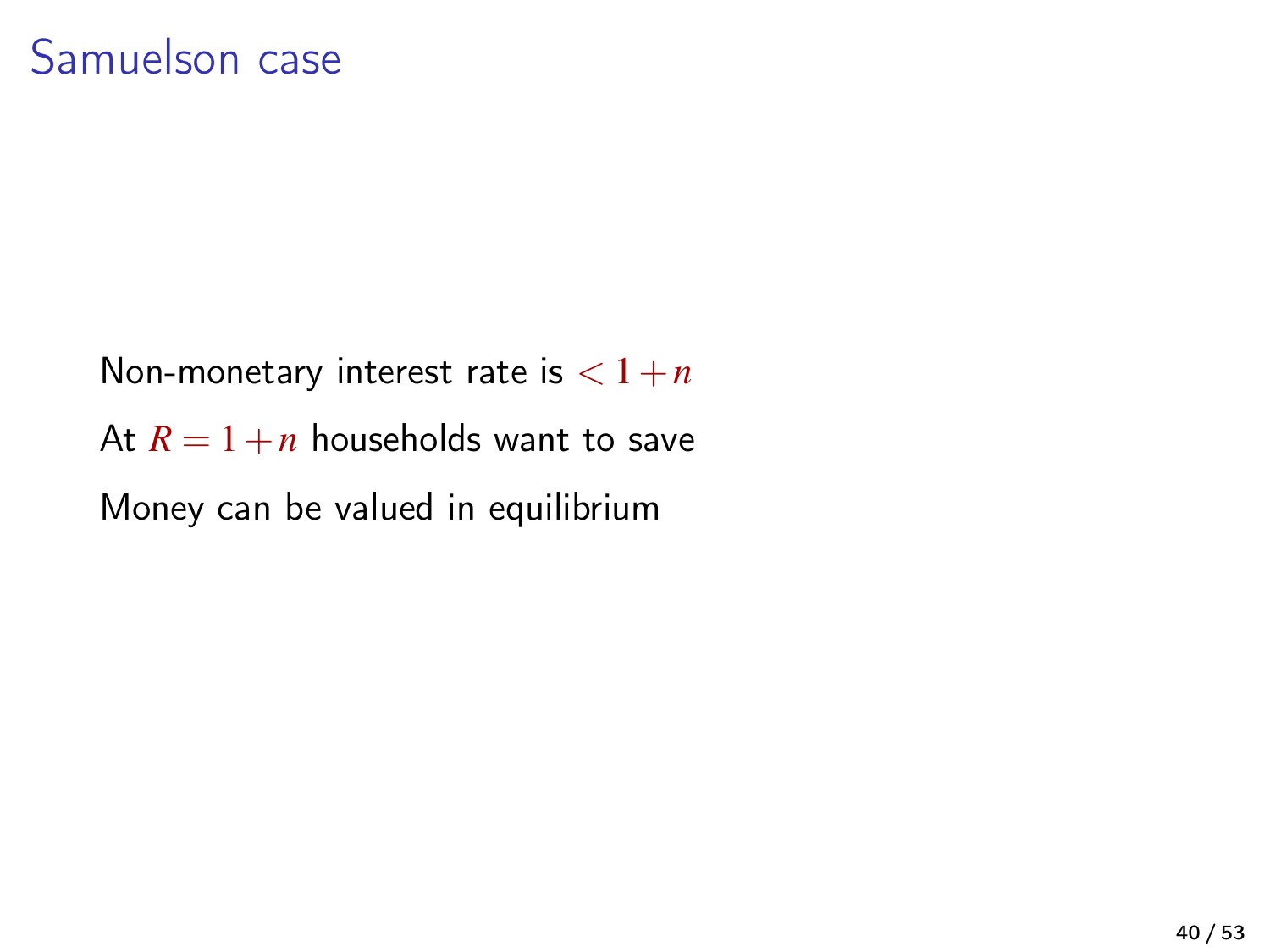### Classical Case

- $\blacktriangleright$  The non-monetary economy is dynamically efficient.
- $\blacktriangleright$  The offer curve is too steep to intersect the  $1+n$  line.
- $\blacktriangleright$  A monetary equilibrium does not exist.

#### Result:

Money is valued in equilibrium only in an economy that would be dynamically inefficient without money.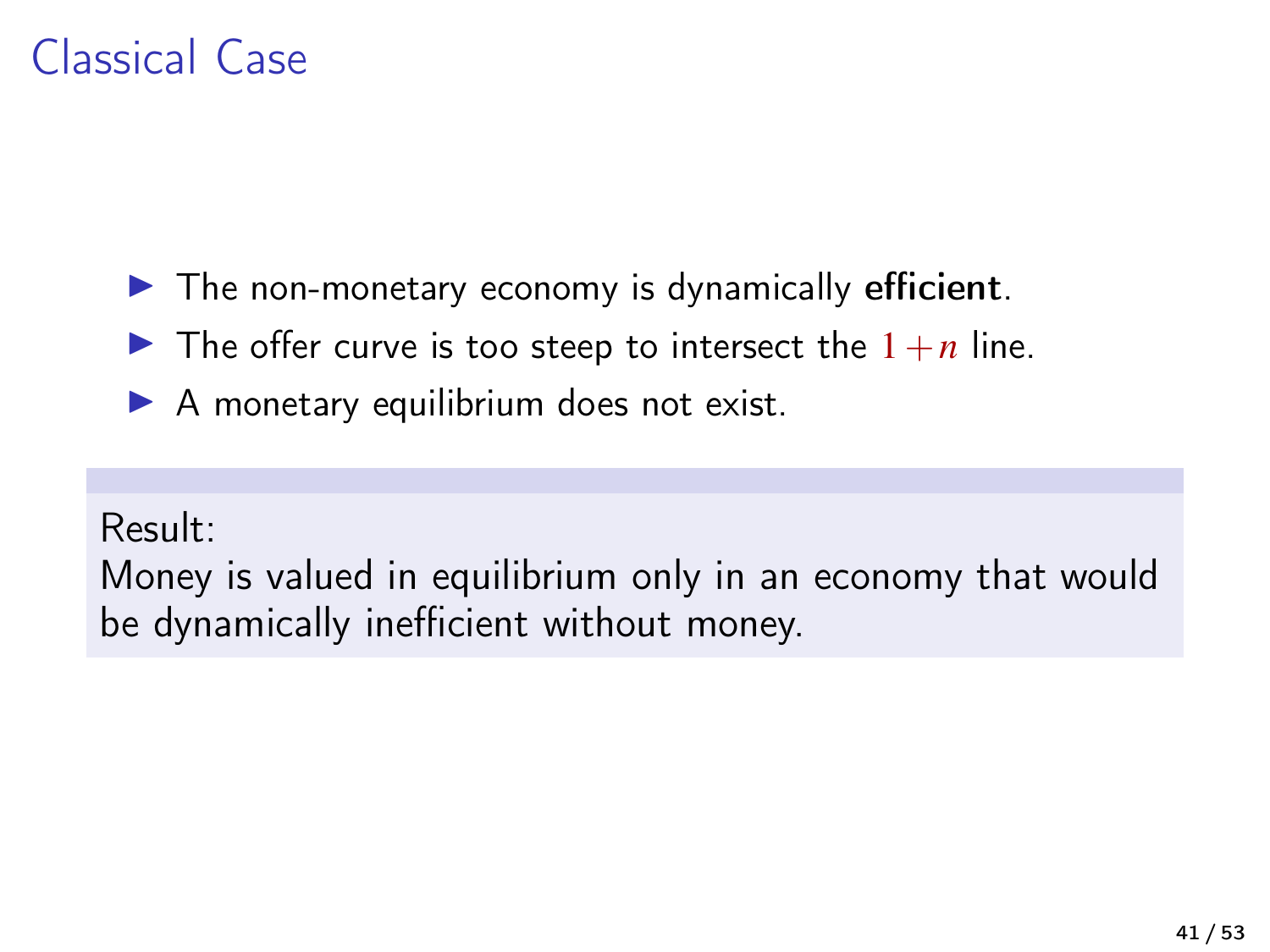### Is this a good theory of money?

Good features of the OLG model of money are:

- 1. The outcome that money is valued in equilibrium is not assumed (e.g. because money yields utility or is simply required for transactions).
- 2. The value of money depends on expectations and is fragile.

The problem:

- 1. The model does not generate rate of return dominance.
- 2. A key feature of money seems to be missing: liquidity.

How to construct a theory of money that resolves the problems without introducing new ones is an open question.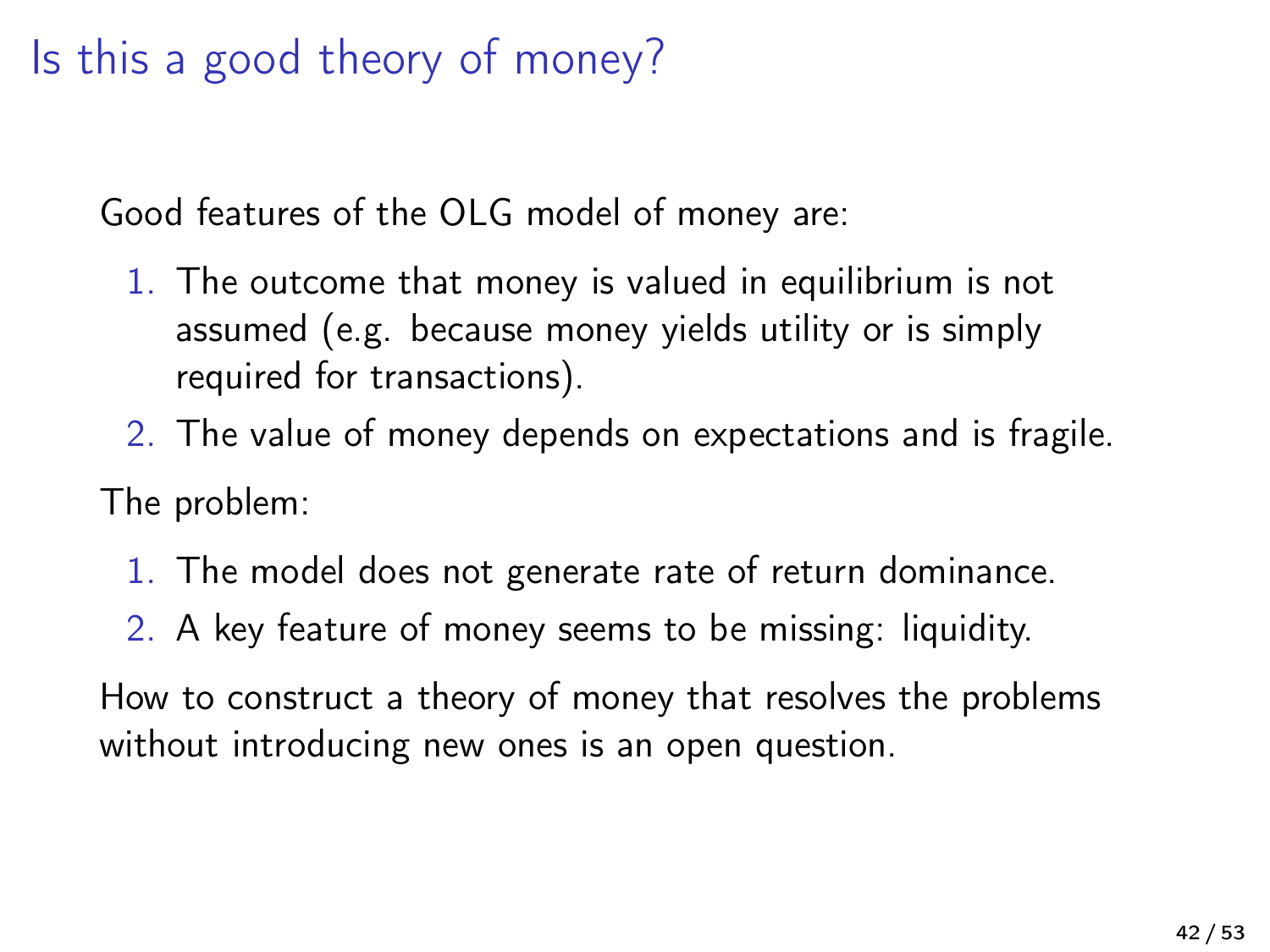# Fiscal Theory of the Price Level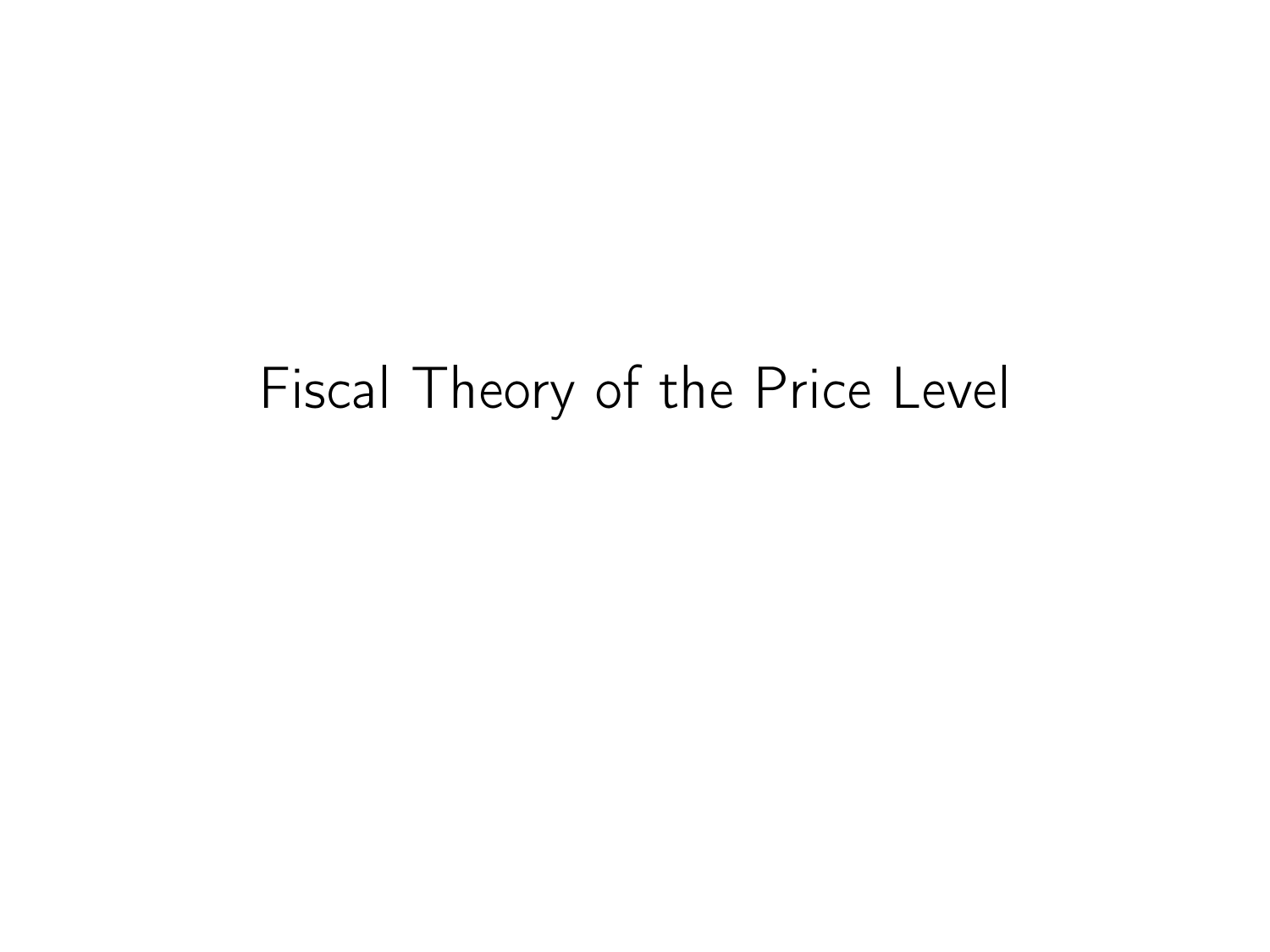We add government spending to the model and get an odd result. Preferences, endowments, demographics are unchanged Government

- buys  $G_t = g_t N_t$  goods
- $\triangleright$  prints money to finance the purchases

Markets: There are markets for goods and for money.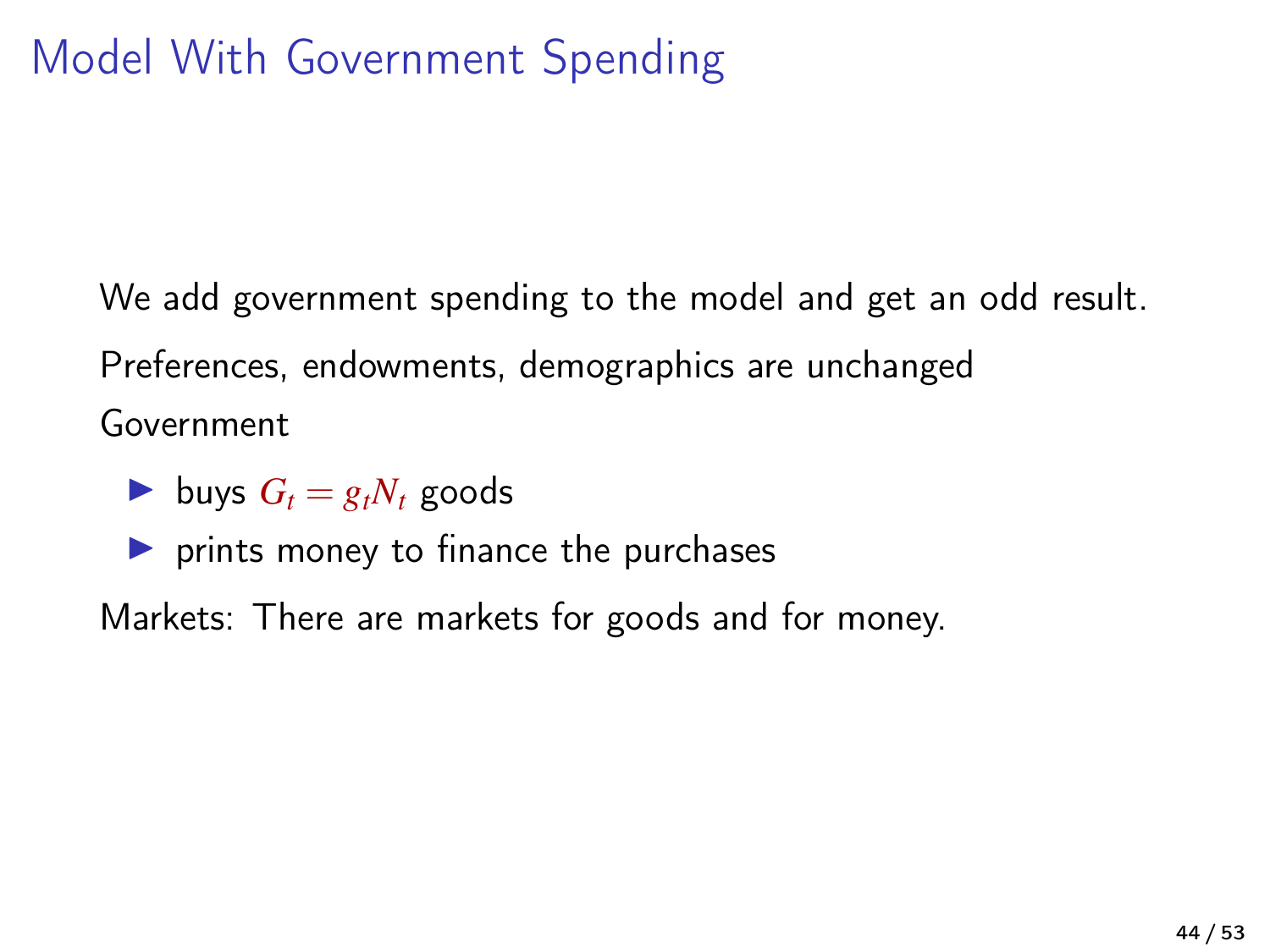Government Budget Constraint

The government budget constraint is

<span id="page-44-0"></span> $M_{t+1} - M_t = P_{t+1} G_{t+1}$ 

Divide both sides by  $P_{t+1}N_{t+1}$ :

$$
m_{t+1} = m_t/[(1+n)(1+\pi_{t+1})] + g_{t+1}
$$
\n(18)

where  $m = M/(PN)$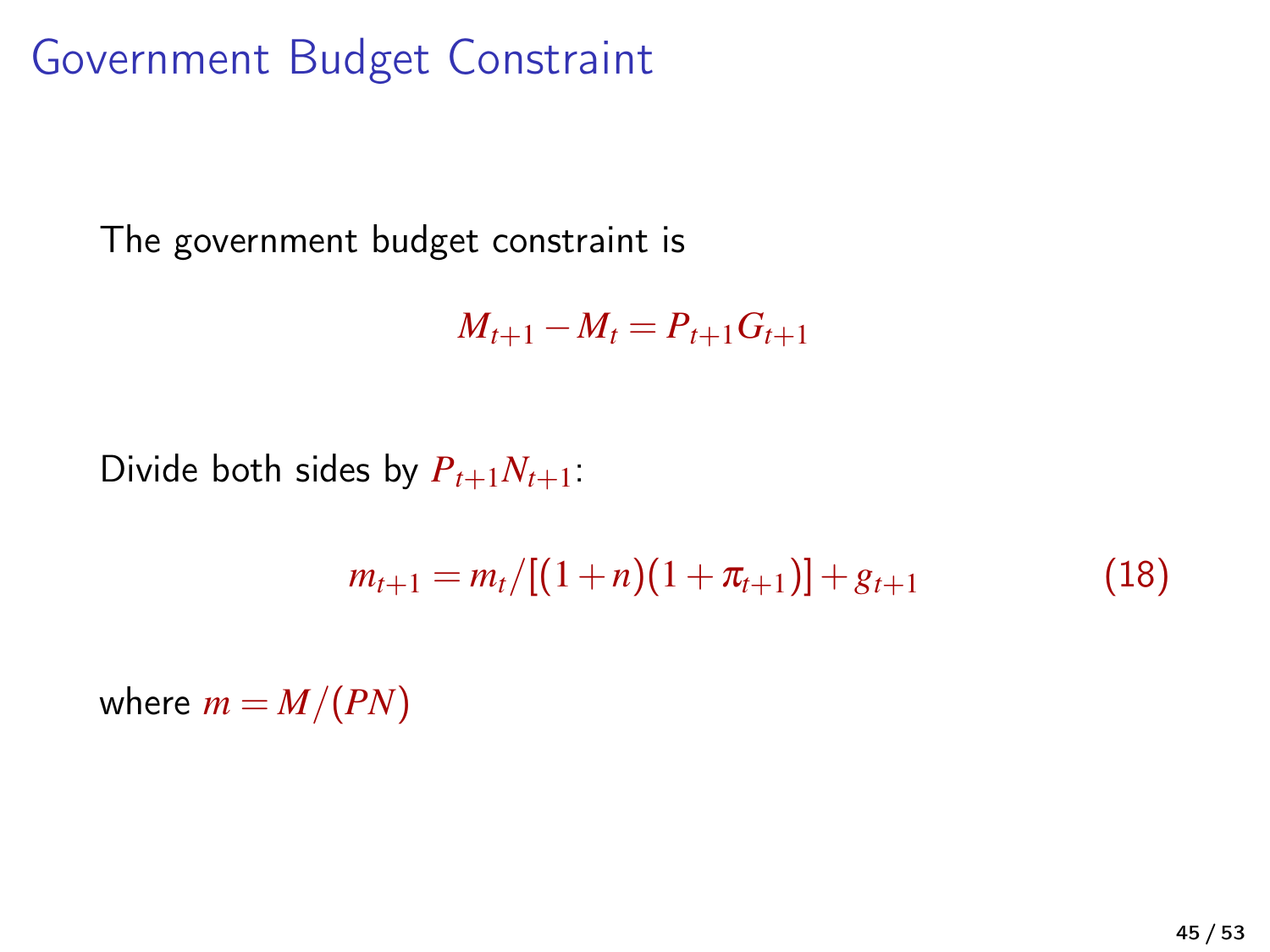### Household

The household problem is exactly the same as in the OLG model with one period bonds.

Young budget constraint:  $c_t^y = e_1 - x_t$ .

Old budget constraint:  $c_{t+1}^o = e_2 + x_t P_t / P_{t+1}$ 

Lifetime budget constraint:

$$
c_t^y + c_{t+1}^o/R_{t+1} = e_1 + e_2/R_{t+1}
$$

where the real interest rate is now

 $R_{t+1} = P_t/P_{t+1}.$ 

We get the saving function  $s(R_{t+1}; e_1, e_2)$  as usual from the Euler equation and the budget constraints.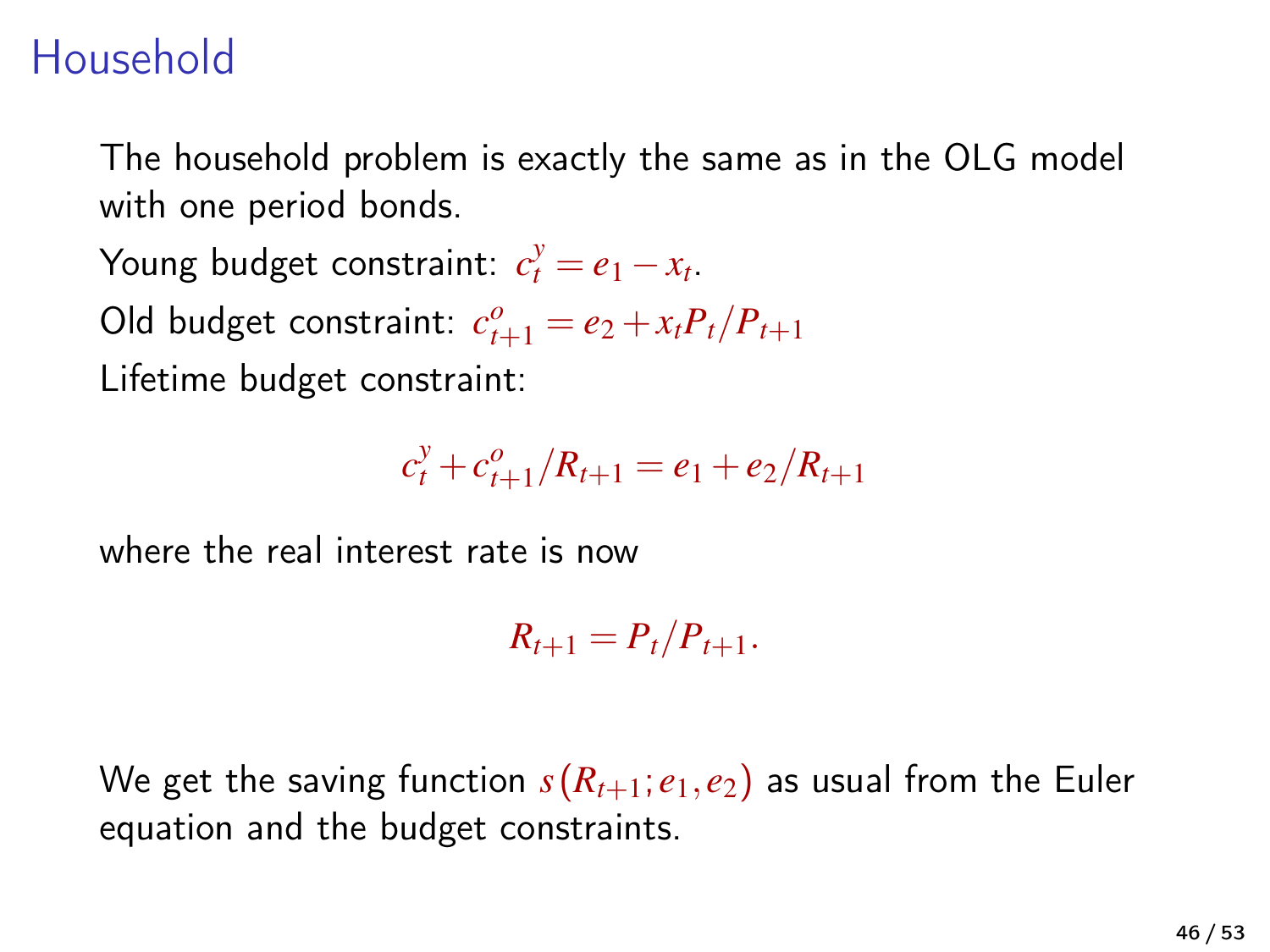### **Equilibrium**

A CE consists of sequences  $\left\{c^y_t, c^o_t, x_t, m_t, P_t\right\}$  that satisfy

- $\triangleright$  3 household conditions (2 b.c. and saving function);
- povernment budget constraint  $(18)$ ;
- $\blacktriangleright$  Goods market clearing:

$$
c_t^y + c_t^o / (1+n) + \underbrace{g_t}_{\text{new}} = e_1 + e_2 / (1+n)
$$

 $\blacktriangleright$  Money market clearing: $M_t = N_t P_t x_t$  or

$$
x_t = m_t = s(P_t/P_{t+1})
$$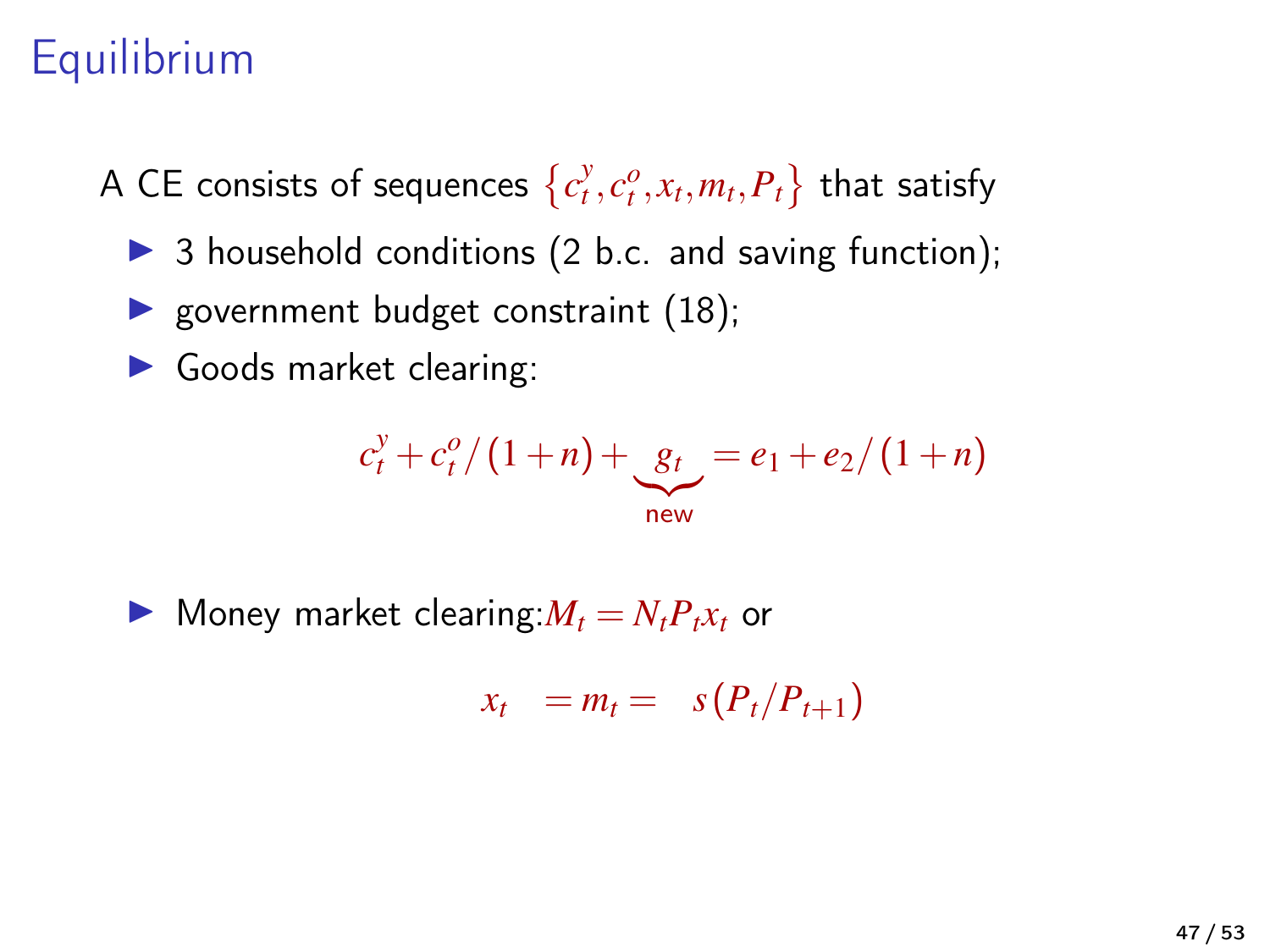### Offer Curve

Start from  $m_t = s(P_t/P_{t+1})$ .

Rewrite the government budget constraint as

 $P_t/P_{t+1} = (1+n)(m_{t+1} - g_{t+1})/m_t$ 

Then:

$$
m_t = s((1+n)(m_{t+1} - g_{t+1})/m_t), \qquad (19)
$$

The offer curve now relates  $m_{t+1} - g_{t+1}$  to  $m_t$ . With  $g = 0$  this is the model we studied earlier.

Assume

- $\blacktriangleright$  g is constant over time
- $\triangleright$   $s(1+n) > 0$  (Samuelson case).
- $\blacktriangleright$  the offer curve is convex, but not backward bending.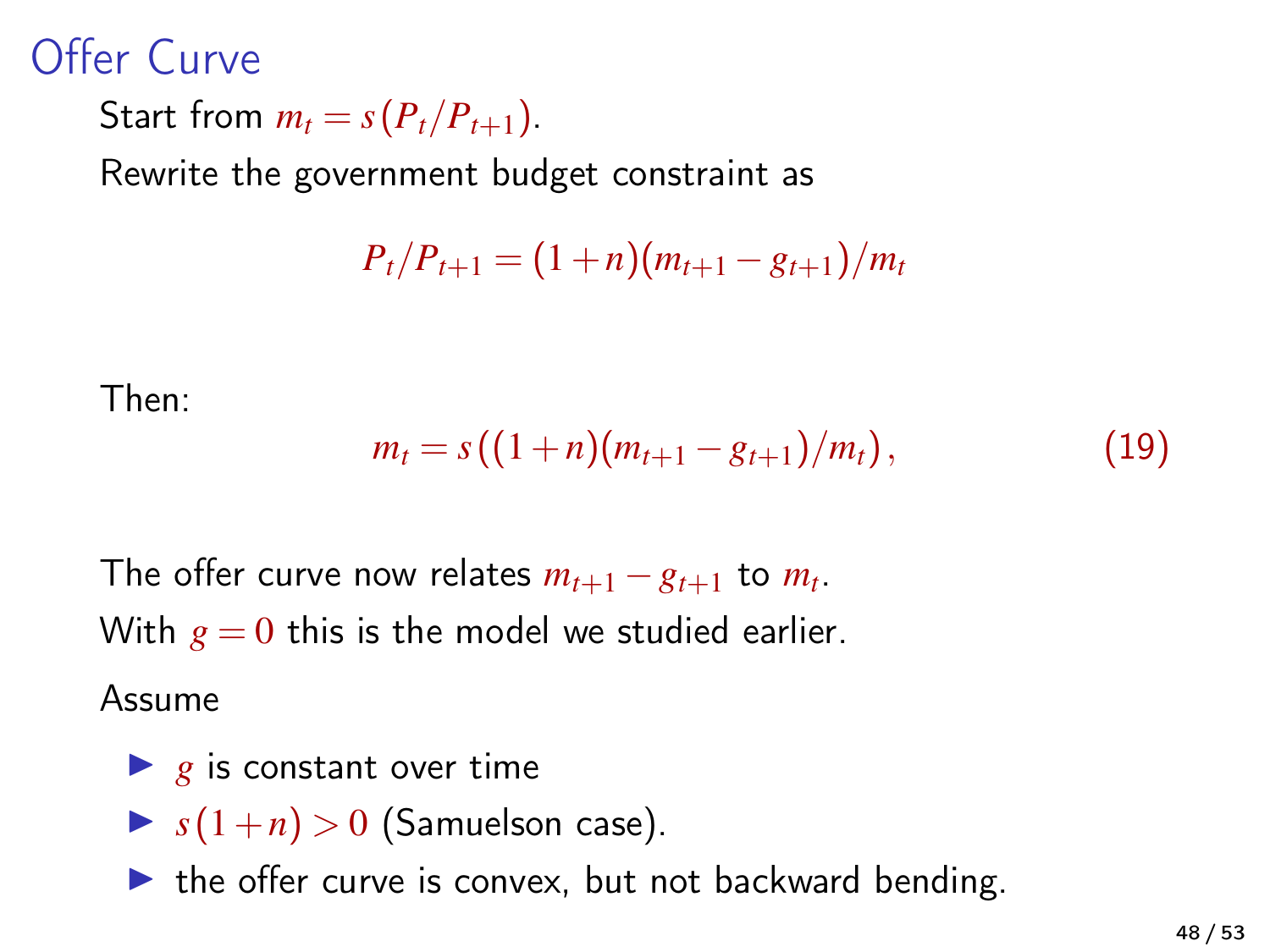### Offer Curve: Varying *g*



*g* ↑ shifts the offer curve up There is a continuum of equilibria indexed by  $m_1 \in (0, m^*)$ 

 $m<sub>t</sub>$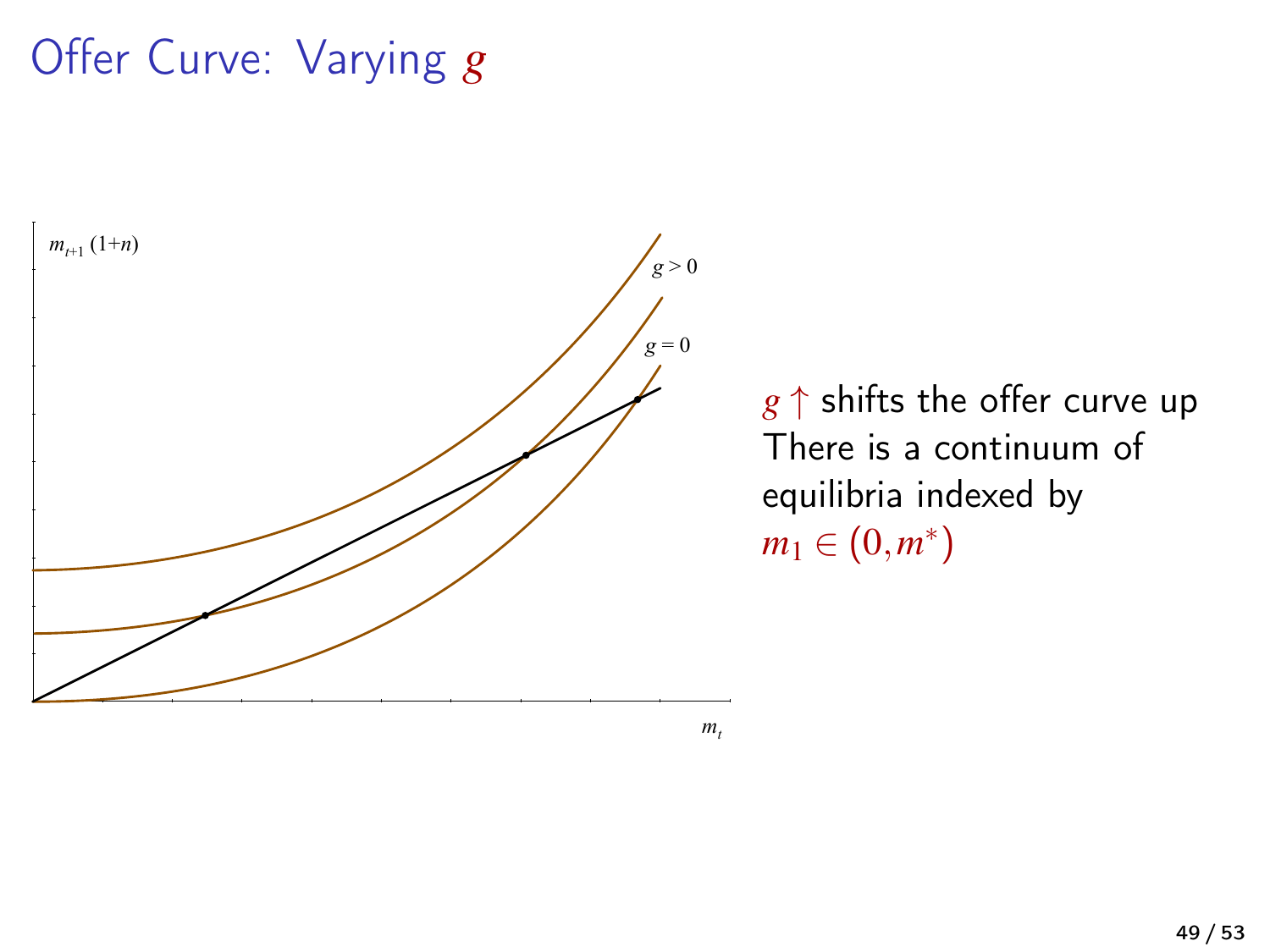### Multiple Steady States

- $\blacktriangleright$  There are two steady states.
- $\blacktriangleright$  How do the 2 steady states differ?
- $\blacktriangleright$  The lower steady state is stable, while the higher one is not.
- $\blacktriangleright$  From the government budget constraint

 $1 = 1/[(1+n)(1+\pi)] + g/m$ 

A higher *m* implies a lower  $\pi$  (given *g*).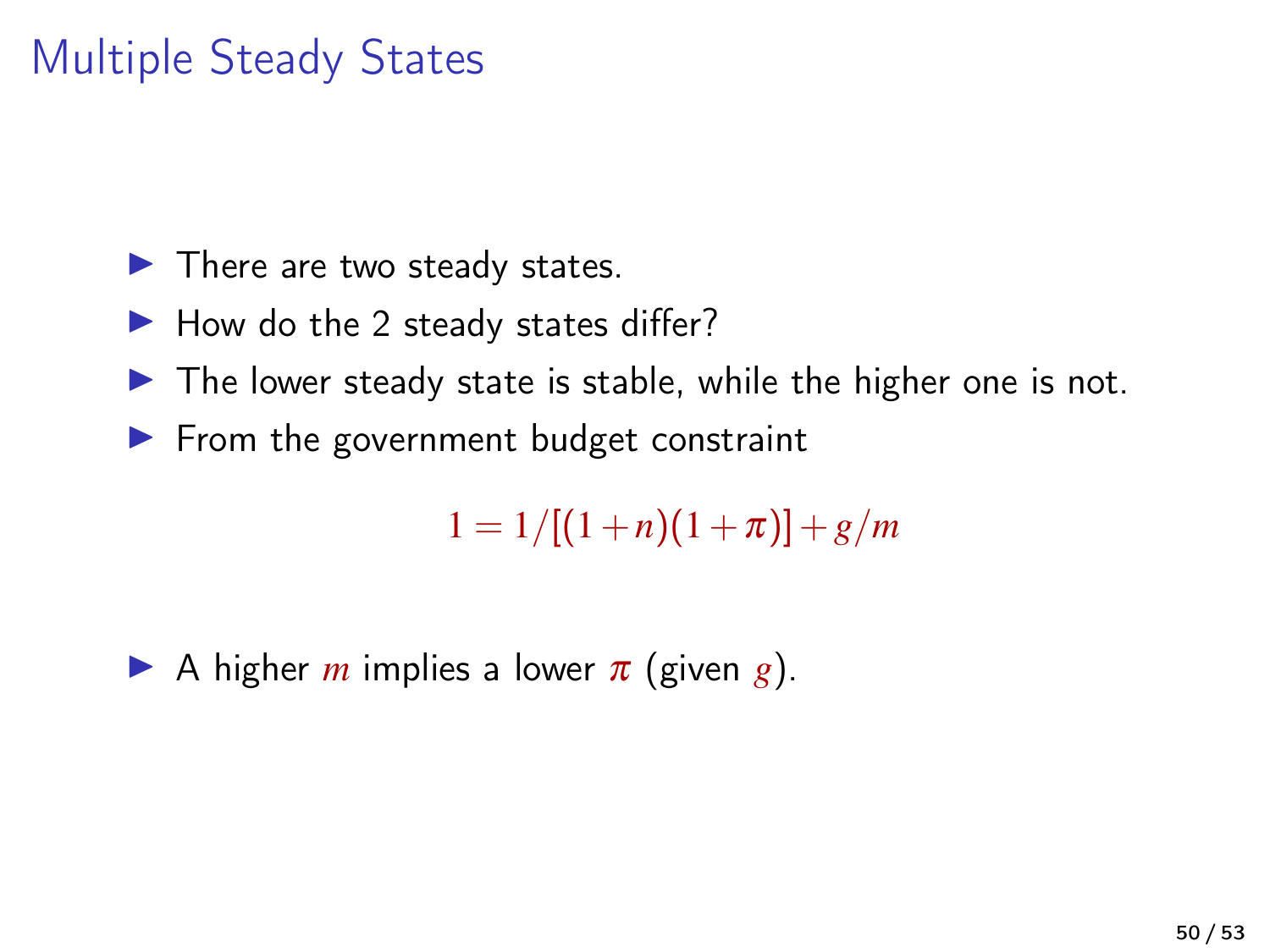### No Non-monetary Equilibrium

#### $\blacktriangleright$  The odd finding:

With  $g > 0$  the non-monetary equilibria have disappeared!

- $\triangleright$  The reason: the government promises to violate its budget constraint in equilibria it does not like
- $\blacktriangleright$  This is the essence of the "Fiscal Theory of the Price Level."
- $\triangleright$  Government spending, via the budget constraint, determines the value of money in equilibrium.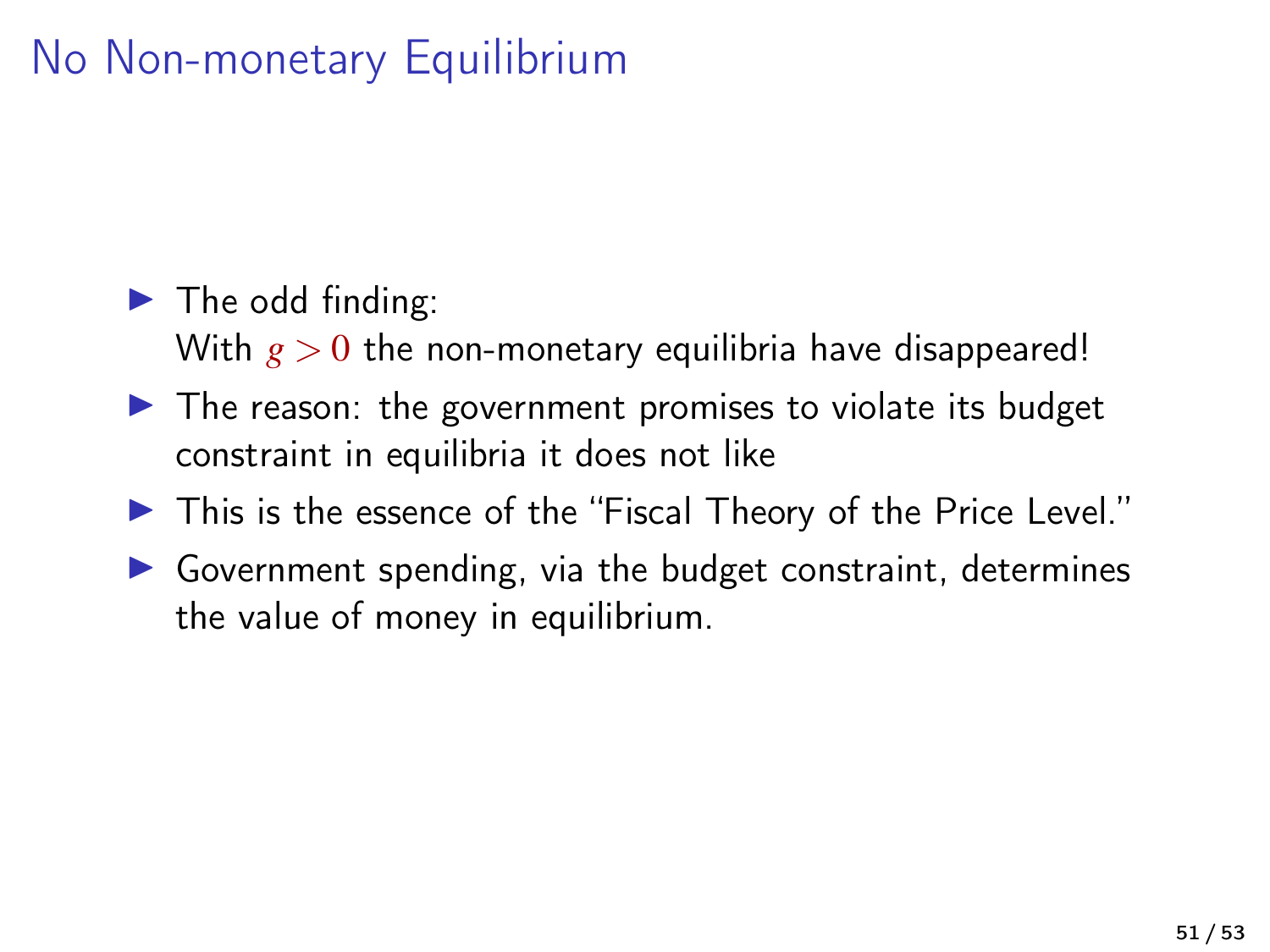## Reading

- ▶ [Blanchard and Fischer \(1989\)](#page-52-0), ch. 4.1 [A clear exposition.]
- ▶ Krueger, "Macroeconomic Theory," ch. 8 discusses offer curves (can be found online).
- ▶ [Ljungqvist and Sargent \(2004\)](#page-52-1), ch. 9 [Detailed.]
- ▶ [McCandless and Wallace \(1991\)](#page-52-2)